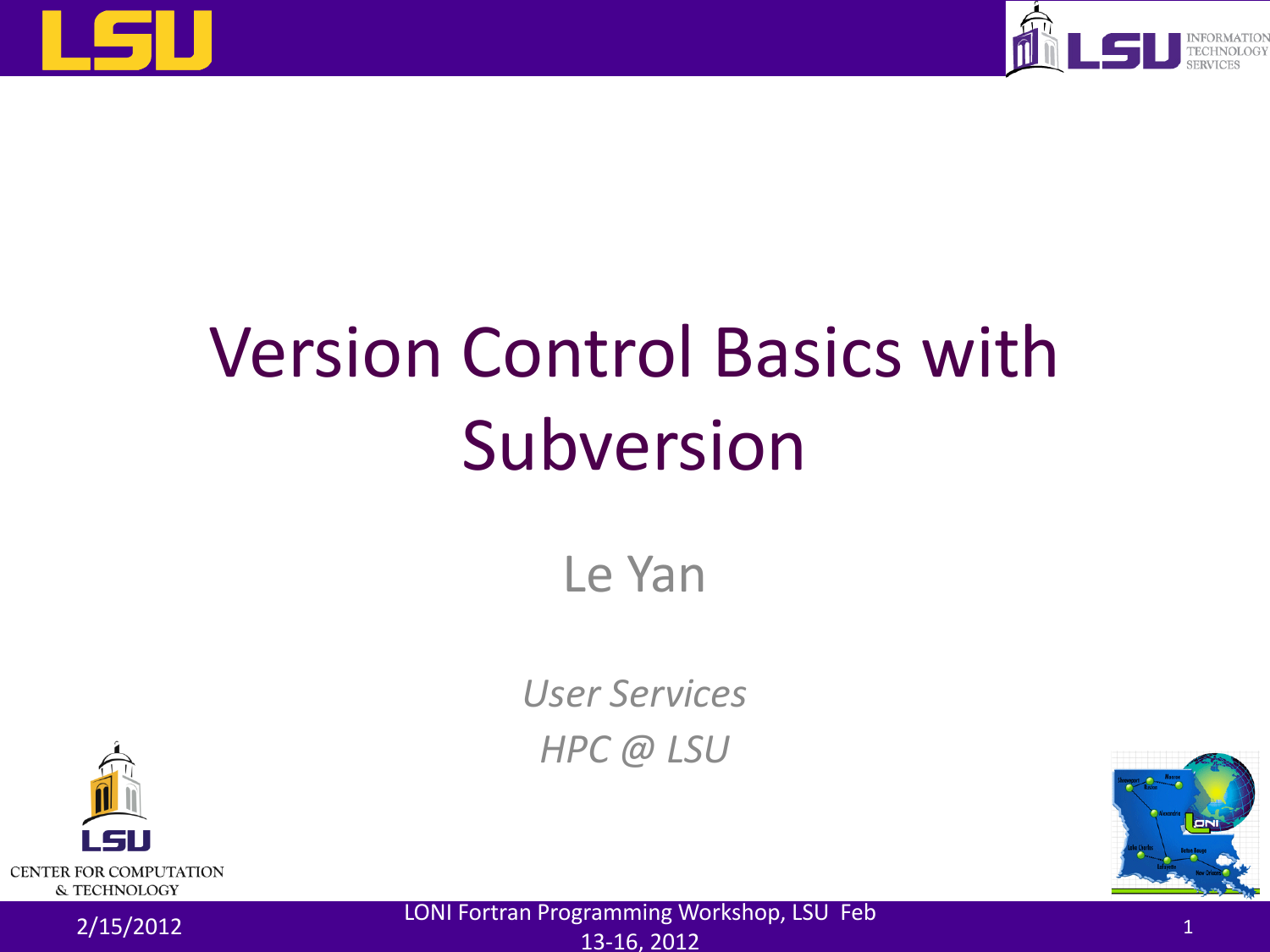



#### What is Version Control

- The purpose of version control is to manage the changes made to the files that belong to a code base
	- Also know as source control or revision control
- Starting from the initial set of files, each subsequent revision or change is marked with a number or letter code, along with the time stamp and the name of the contributor



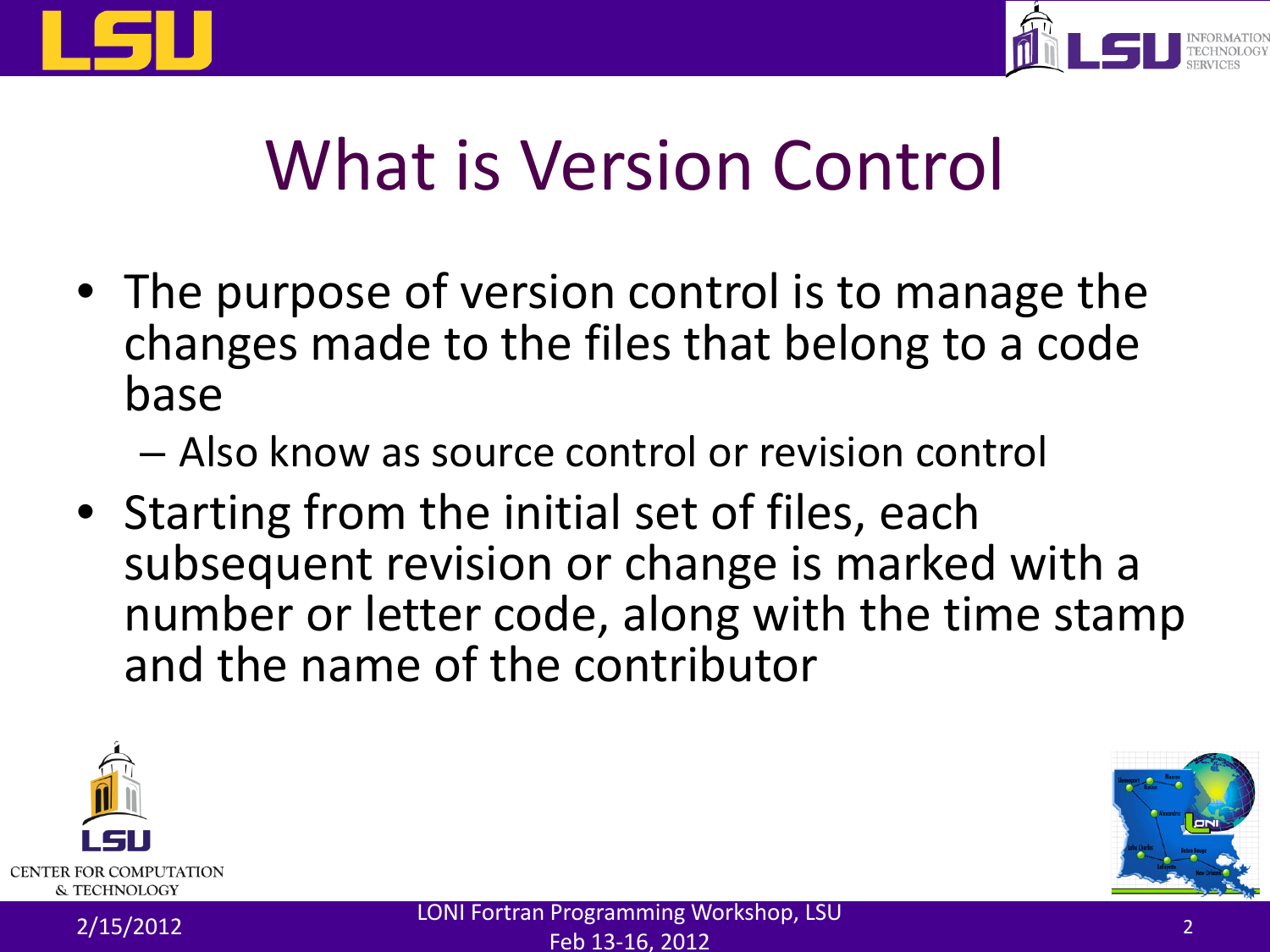



#### What is Version Control



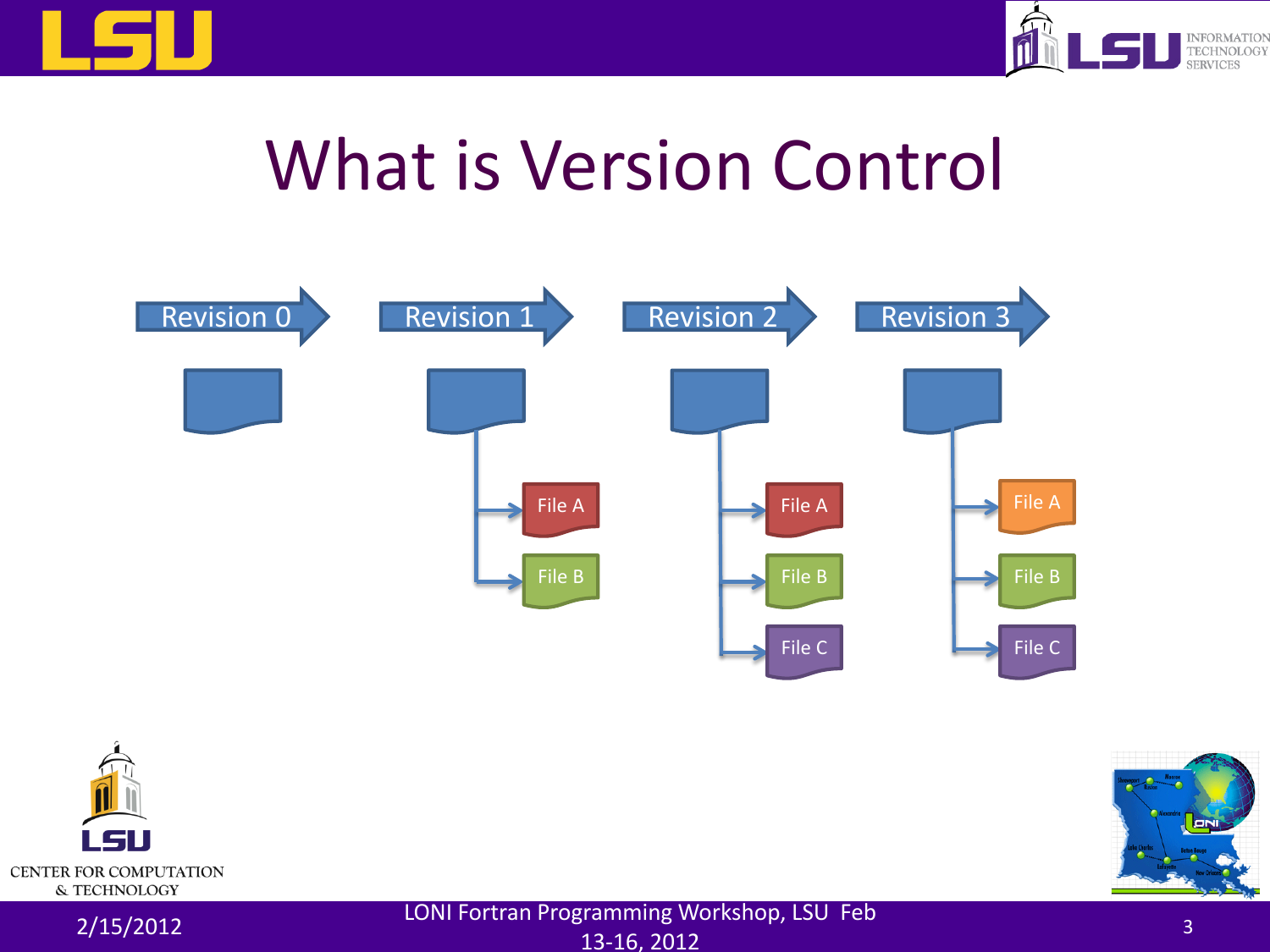



### Benefits of Version Control

- Make collective code development easier
- Can roll back to older versions of a code base
- Can track bugs, timeline and releases
- Continuous, incremental backup of the code



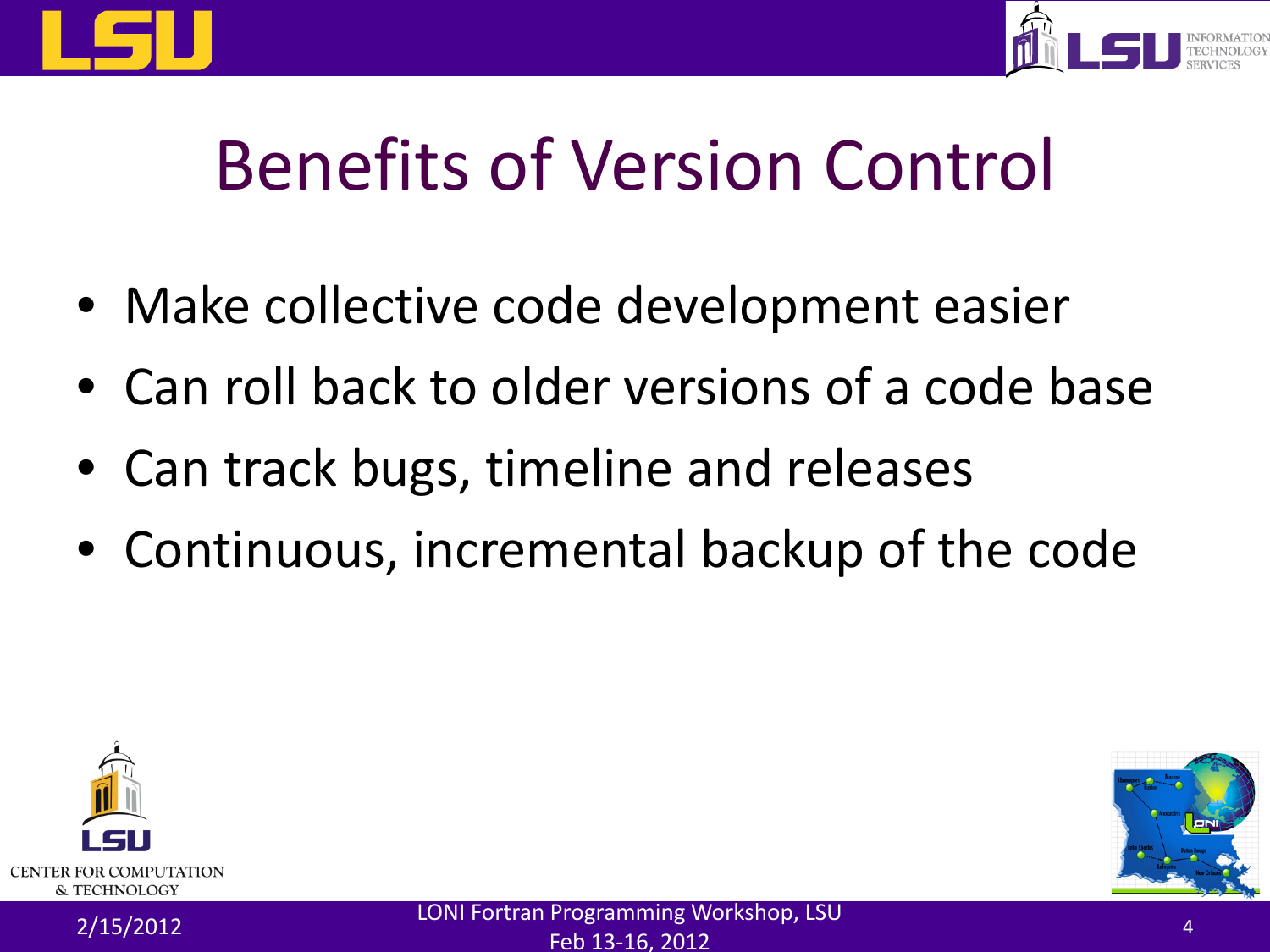



#### What is Subversion

- A non-distributed version control system
	- One canonical repository
	- All changes are submitted to the repository
	- All changes are retrieved from the repository
- There are a few others
	- Git
	- Hg Mercurial



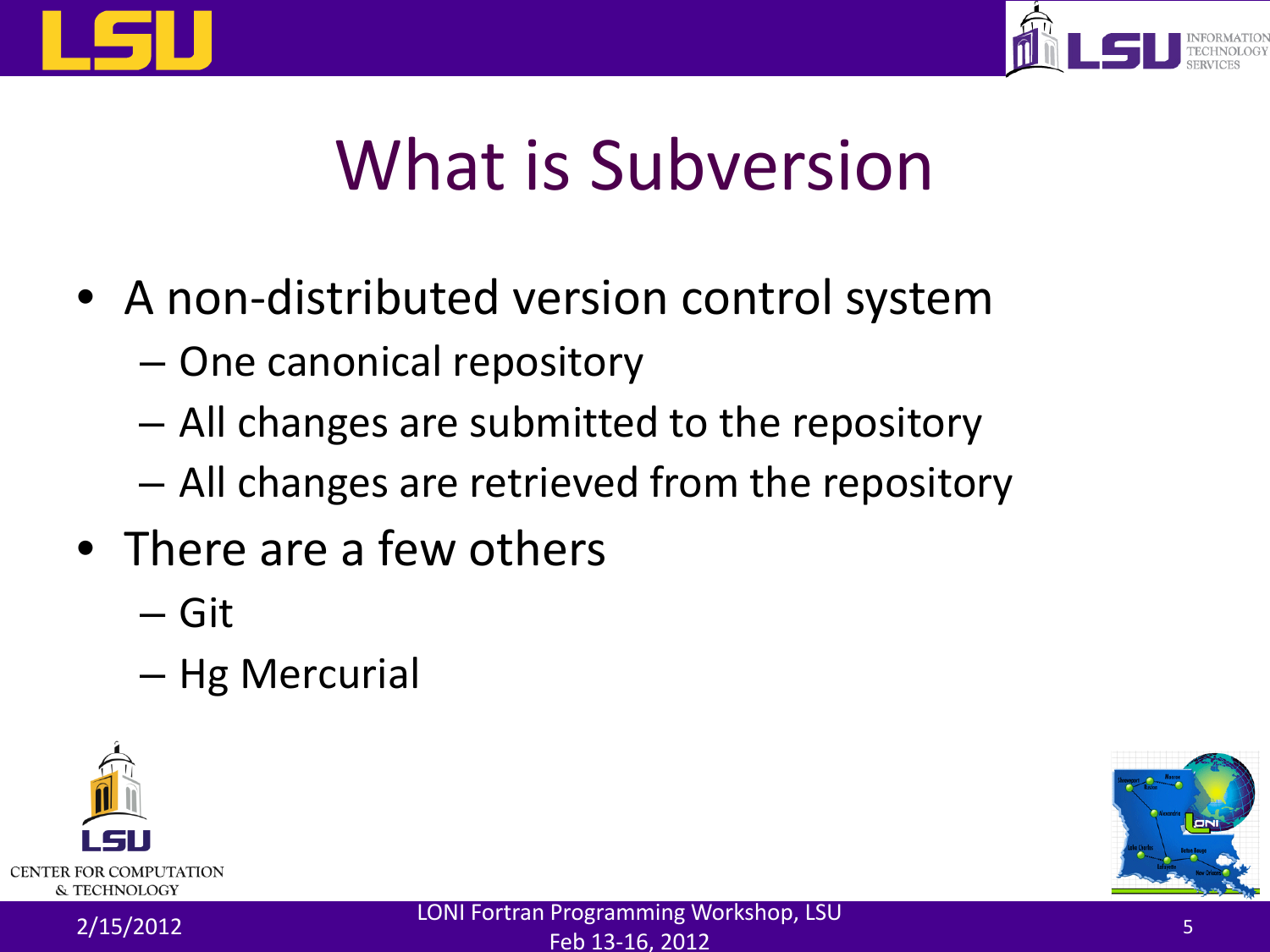



# What is Repository

- Repository: the place where all changesets are stored
- Common layout:
	- Trunk: the main code version
	- Branches: copied of code that can be modified
	- Tags: snapshots of code that are never changed



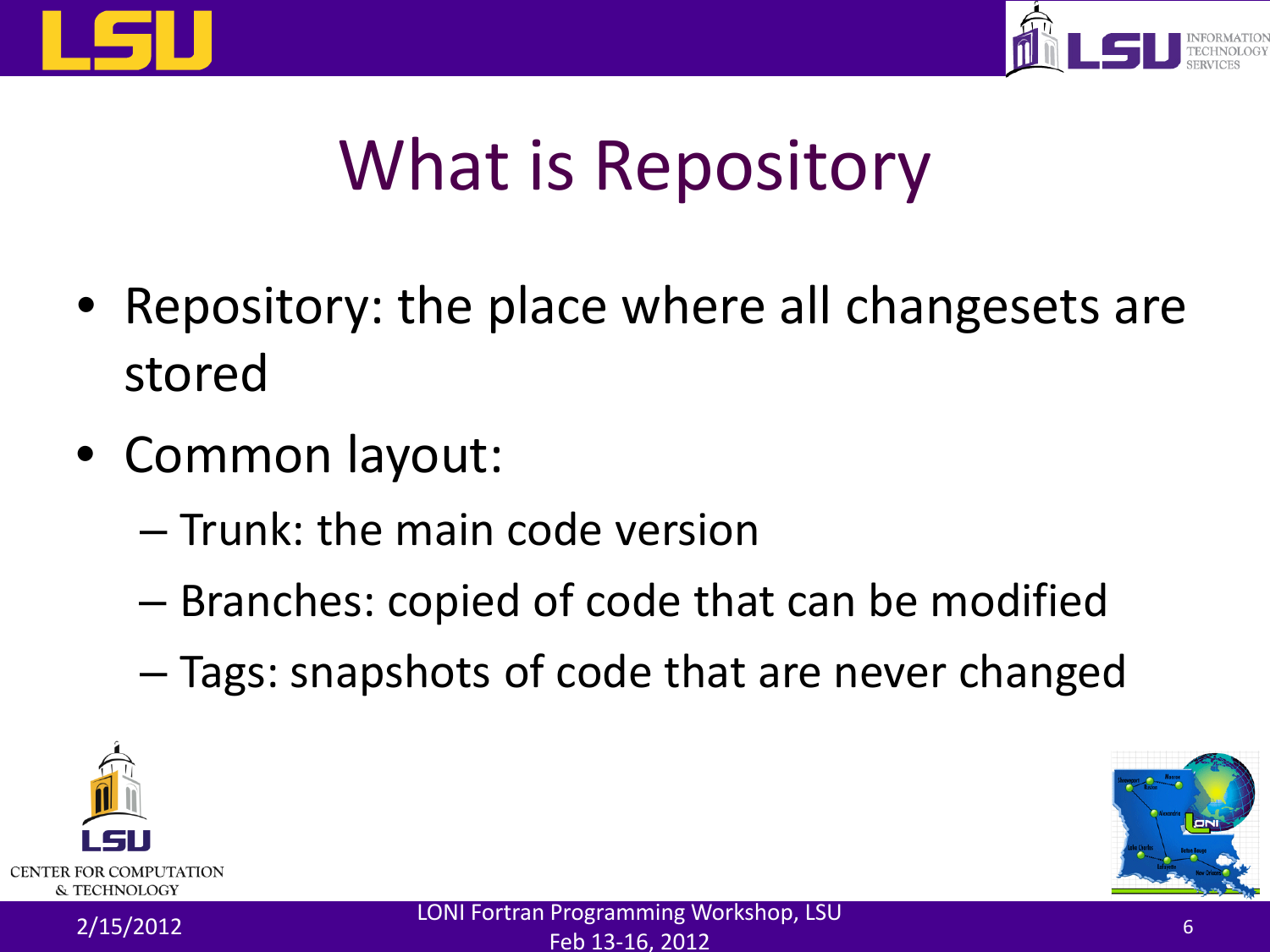



#### How Subversion Works

#### **Server**

The repository is created and maintained by the administrator

#### **Client**

Users check out their local working copy (happens only once) and make and commit changes

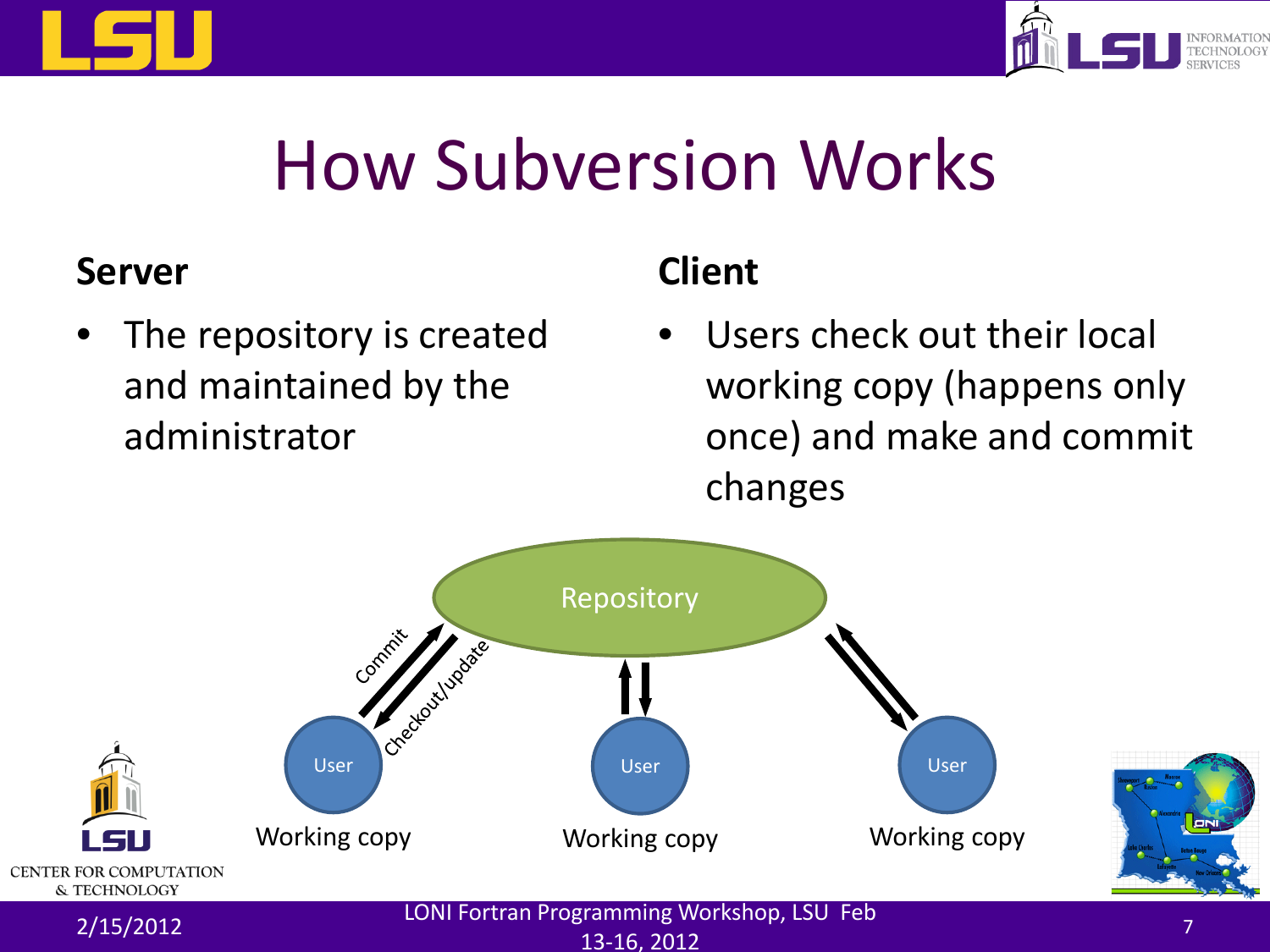



# Installing Subversion

- Linux and Mac users
	- svn: the command line client tool
		- svn <command> <options>
	- svnadmin: admin's tool to create and maintain a repository
	- Chances are they are already there
- Windows users
	- TortoiseSVN
	- Subclipse
	- RapidSVN



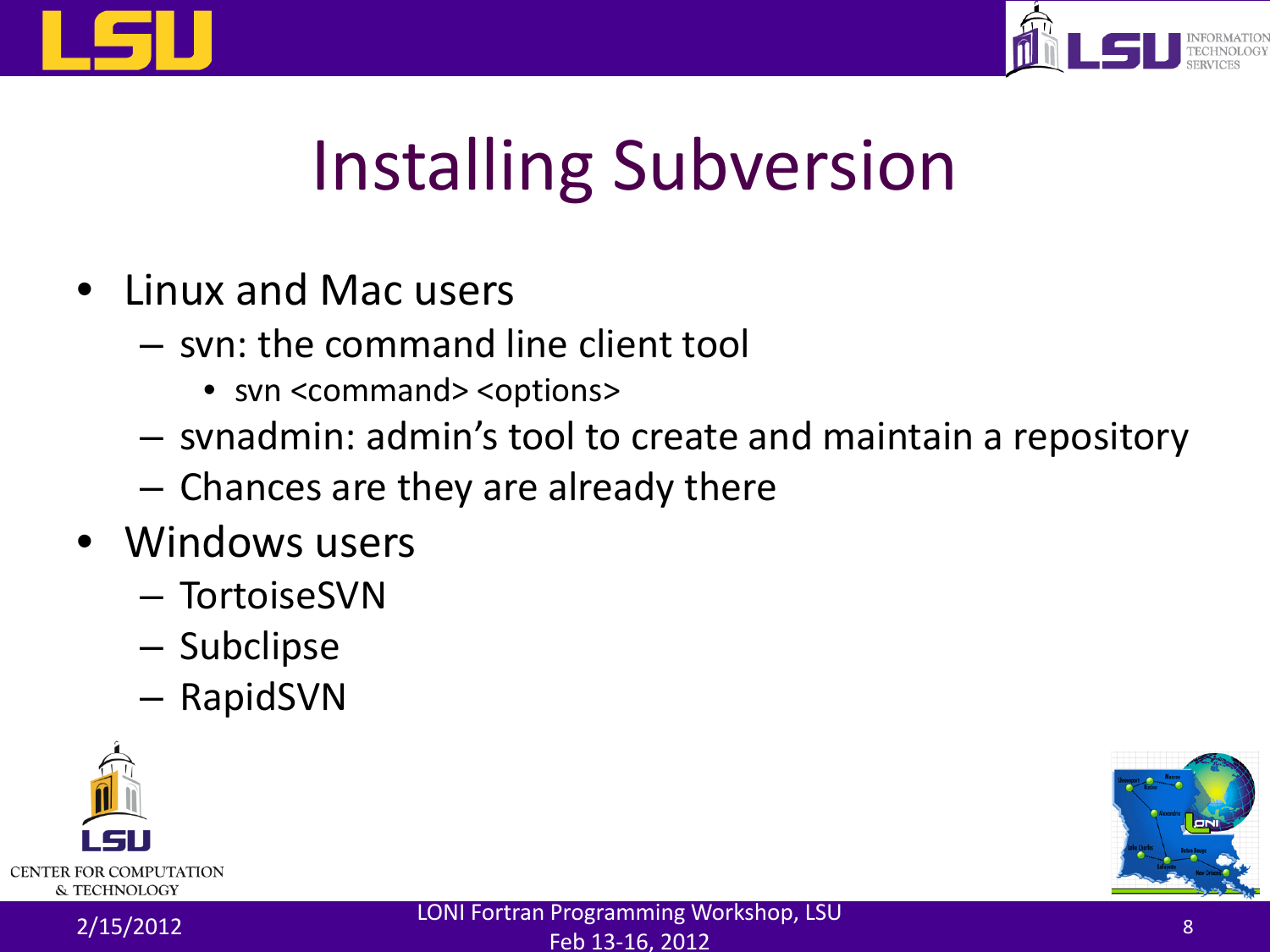



# Setting Up Repository

- Command line: svnadmin create – Protocols: local file system, svn+ssh, http/s
- Online repository hosting services
	- Google project hosting, Github (using git)…

```
[lyan1@lyan1-1 workspace]$ ls -l
total 0
[lyan1@lyan1-1 workspace]$ svnadmin create repos
[lyan1@lyan1-1 workspace]$ ls repos/
conf dav db format hooks locks README.txt
```


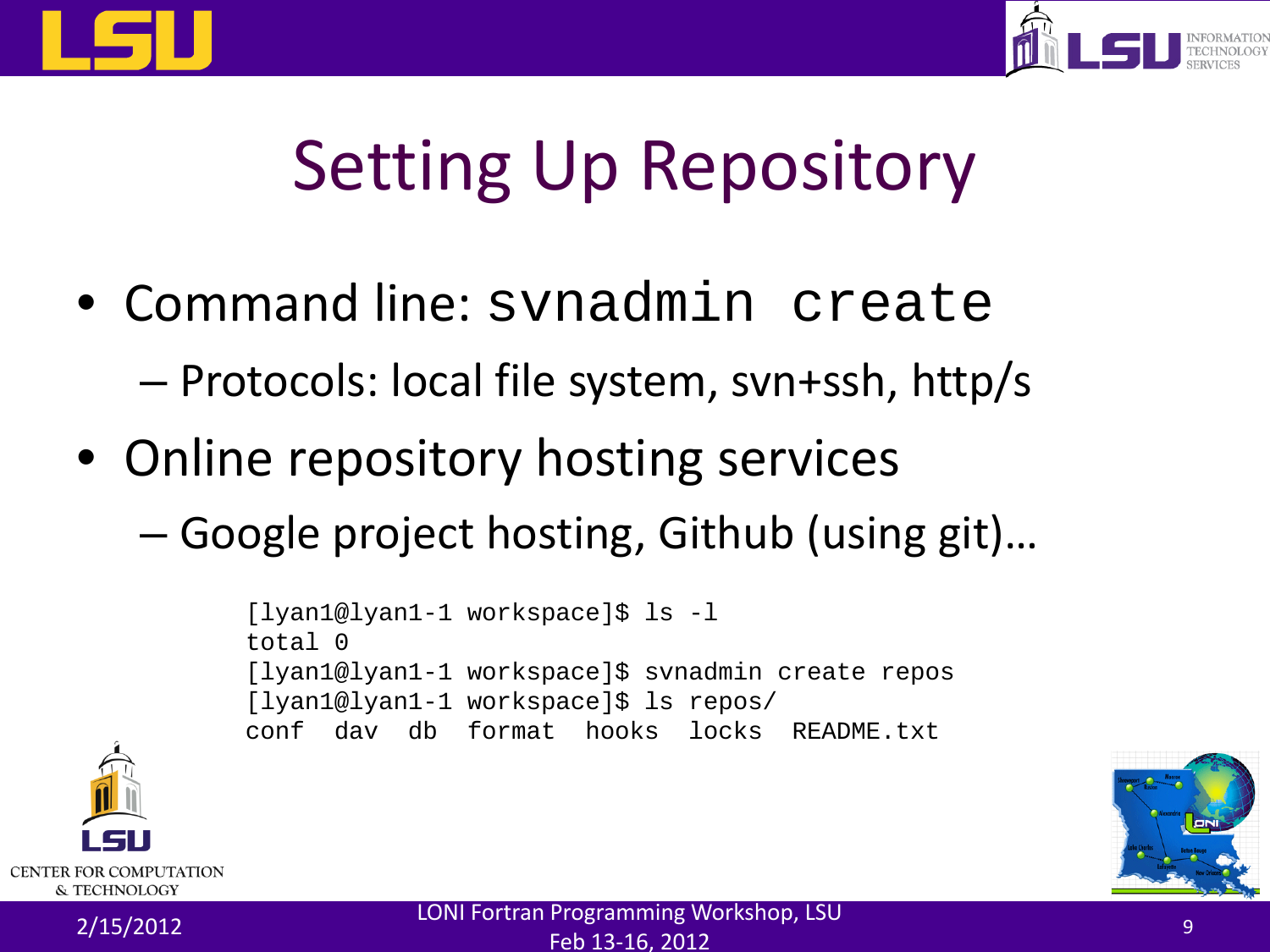



#### Import

• svn import <path to files> <URL>: import files into the initial repository

[lyan1@lyan1-1 workspace]\$ svn import /home/lyan1/code/Solutions file:///home/lyan1/workspace/repos/ -m "initial import" Adding /home/lyan1/code/Solutions/precis.f90 Adding /home/lyan1/code/Solutions/pi.f90 Adding /home/lyan1/code/Solutions/laplace solver.f90

Committed revision 1.



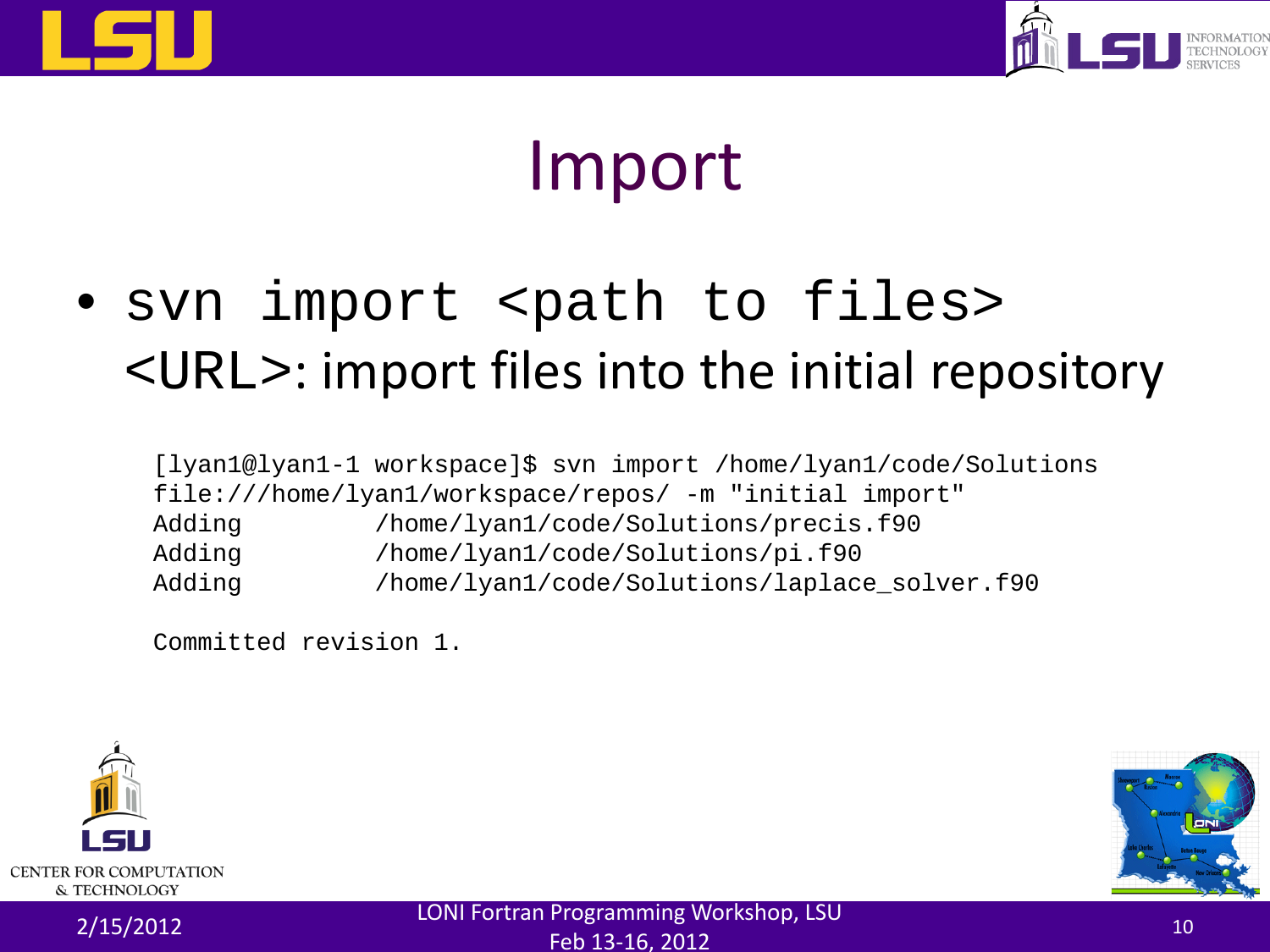



### Basic User Workflow (1)

- Check out a local working copy (only happens once)
	- svn co or svn checkout
- Update own working copy from the repository
	- svn up
- Make changes to the working copy
	- svn add, svn delete, svn copy, svn move



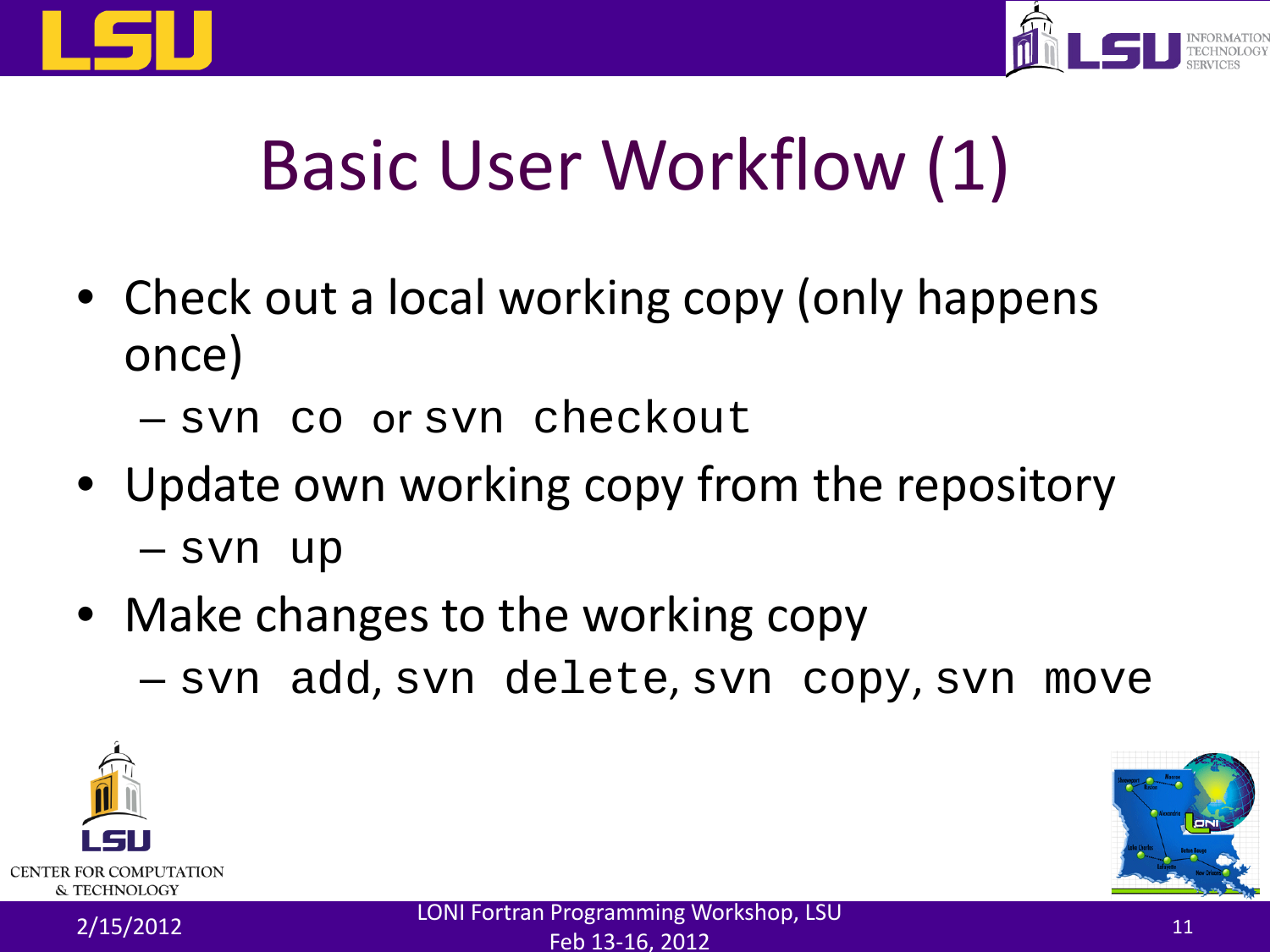



#### Basic User Workflow (2)

- Examine the changes and undo the change if necessary
	- svn status, svn diff, svn revert
- Resolve conflicts (merge others' changes)
	- svn resolved
- Commit the changes
	- svn commit
- Display help message
	- svn help <command>



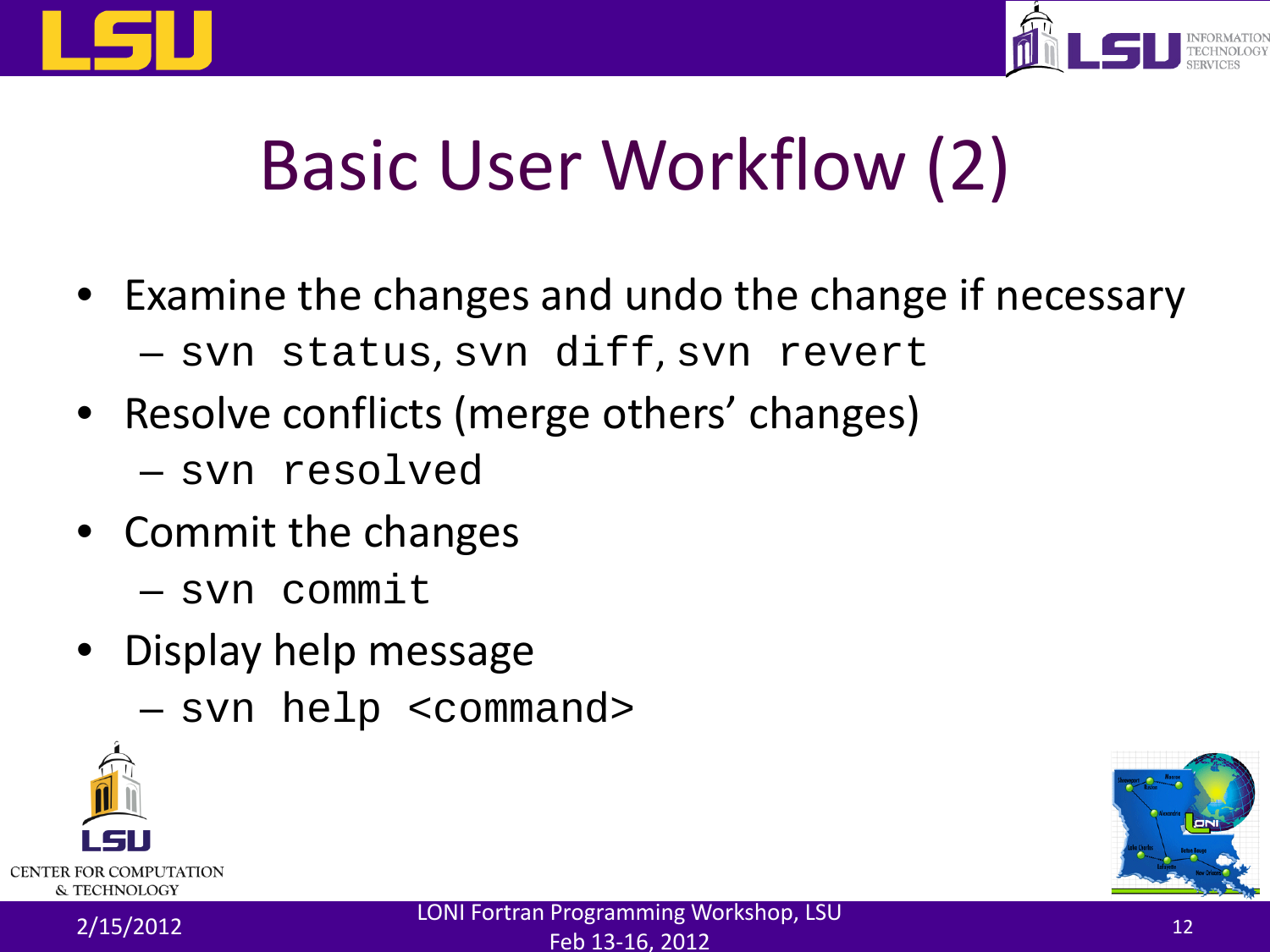



# Checking Out a Working Copy

#### • svn co <URL>

[lyan1@lyan1-1 fortranworkshop]\$ ls [lyan1@lyan1-1 fortranworkshop]\$ svn co file:///home/lyan1/workspace/repos A repos/precis.f90 A repos/pi.f90 A repos/Pieces A repos/Pieces/set\_bcs.f90 A repos/Pieces/params.f90 A repos/Pieces/main.f90 A repos/Pieces/modern.f90 A repos/Pieces/params.mod A repos/Pieces/Makefile A repos/Pieces/initialize.f90 A repos/Pieces/laplace.f90 A repos/laplace\_solver.f90

A repos/save.f90

Checked out revision 1.

**CENTER FOR COMPUTATION** & TECHNOLOGY

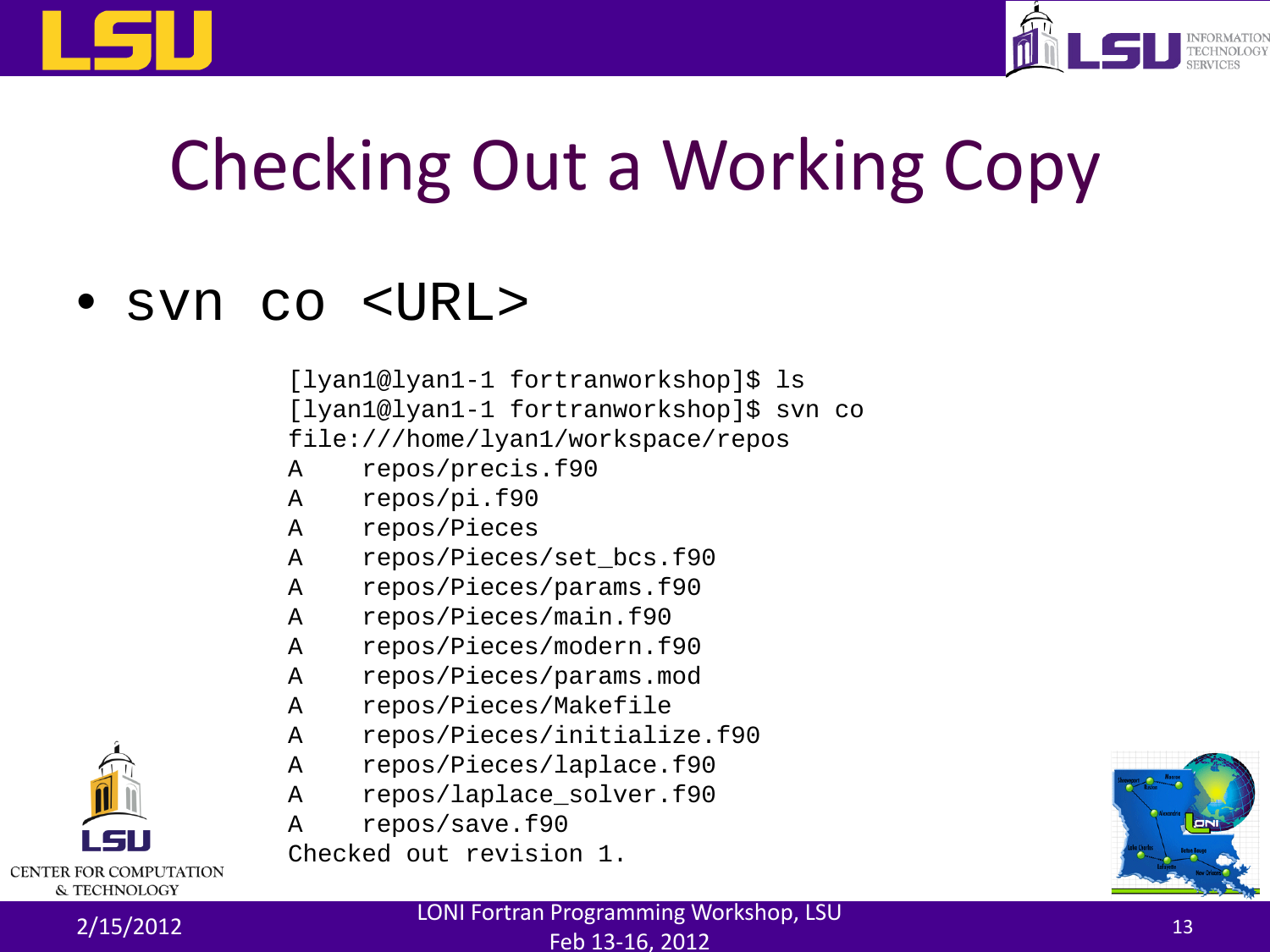



#### Revisions

- Revision numbers are global across the whole repository
- A commit creates a snapshot of the entire tree at that revision number
	- No additional space needed for files that are not affected by the revision



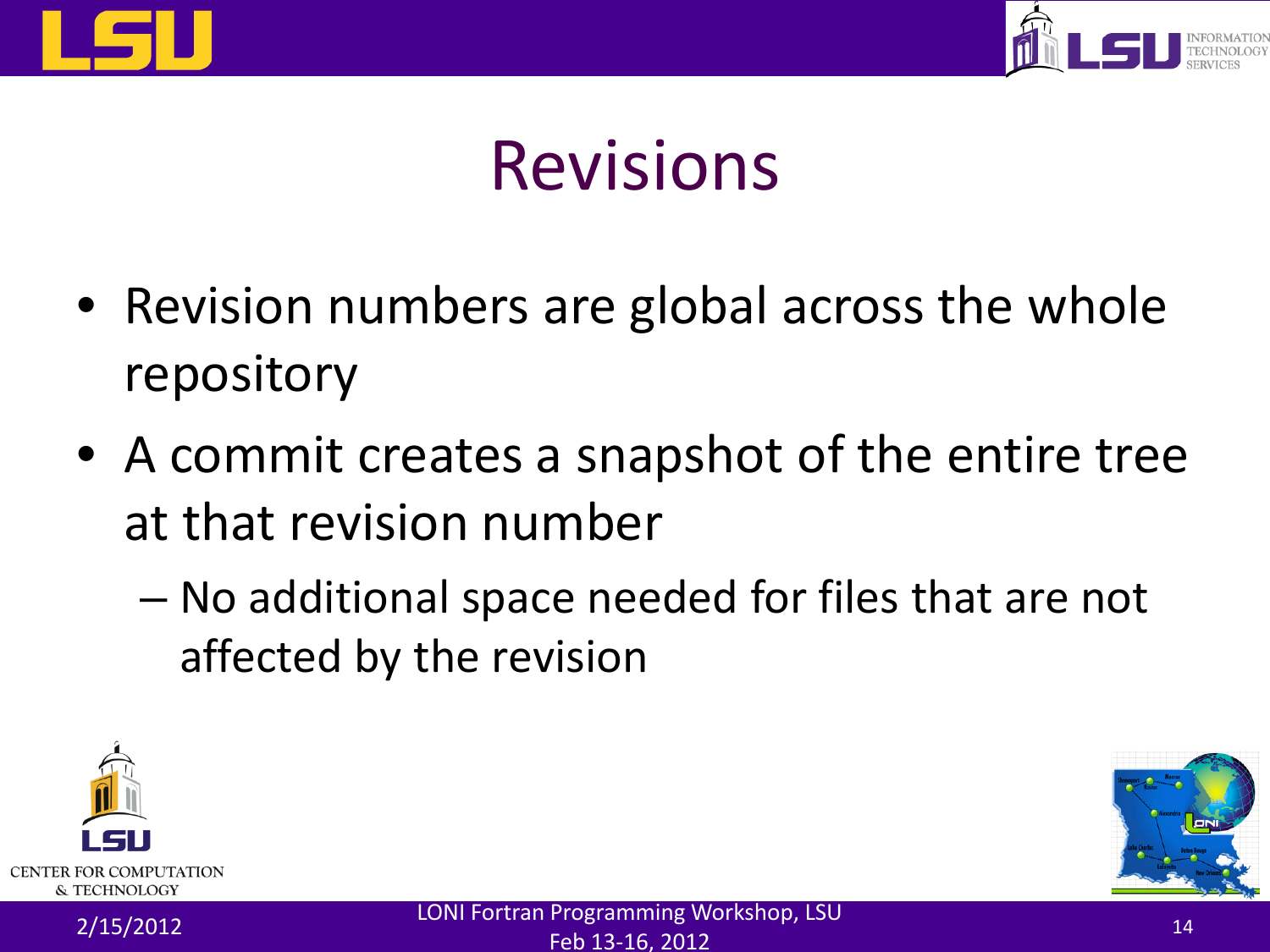



# Update Working Copy

- syn up updates the local files to match the repository
	- Need to cd the working directory (the local directory that you have checked out from the repository)
	- $r$  option: go to a particular older revision
	- -r <version> <file name>: get an older revision of certain file

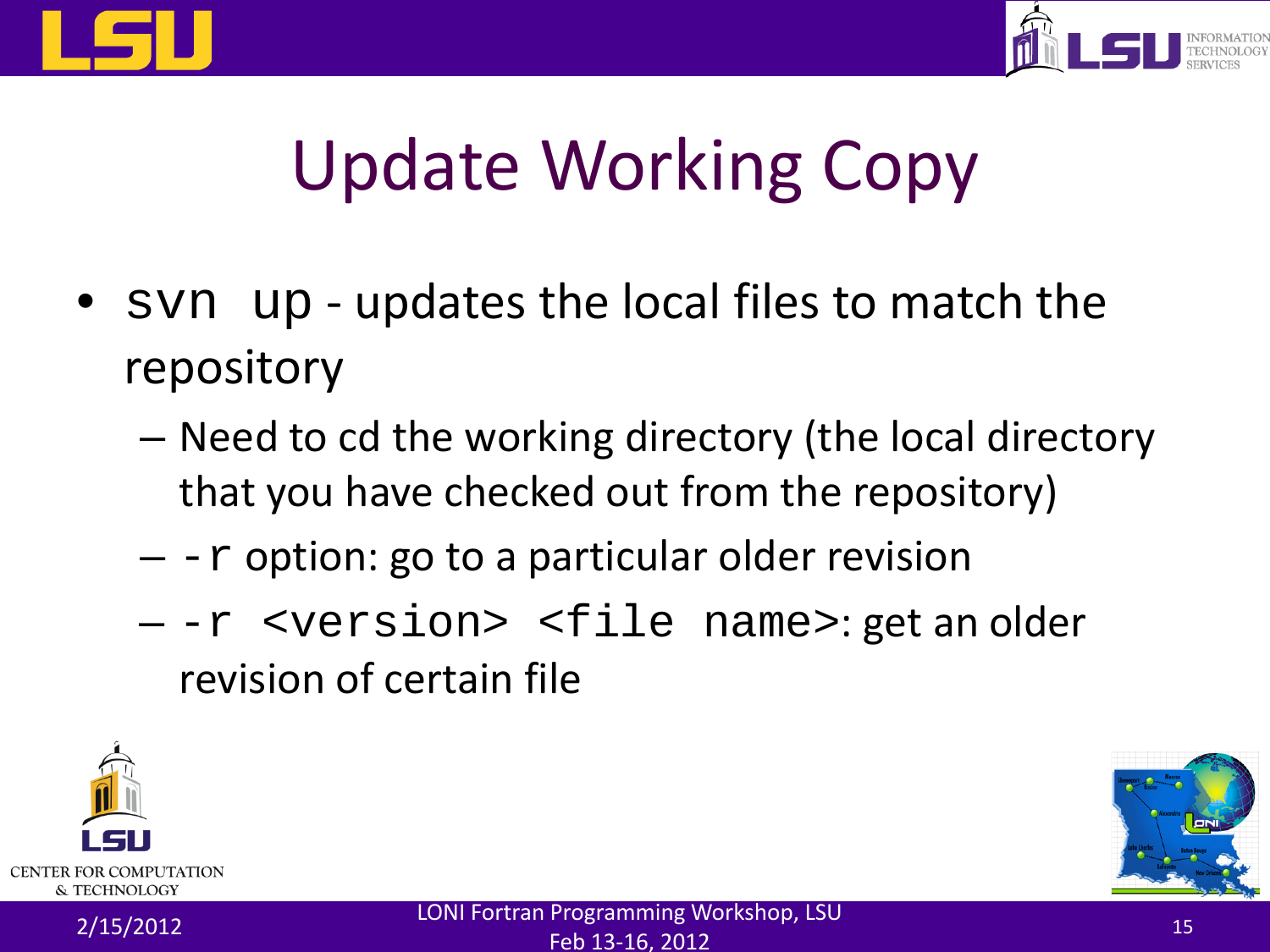



# Update Working Copy

- Each updated item occupy a line which starts with a character reporting the action taken
	- "A" Added
	- "C" Conflicted
	- "D" Deleted
	- "G" Merged without a problem
	- "U" Updated
		- [lyan1@lyan1-1 repos]\$ svn up
		- D void.f90
		- A another.f90

Updated to revision 7.



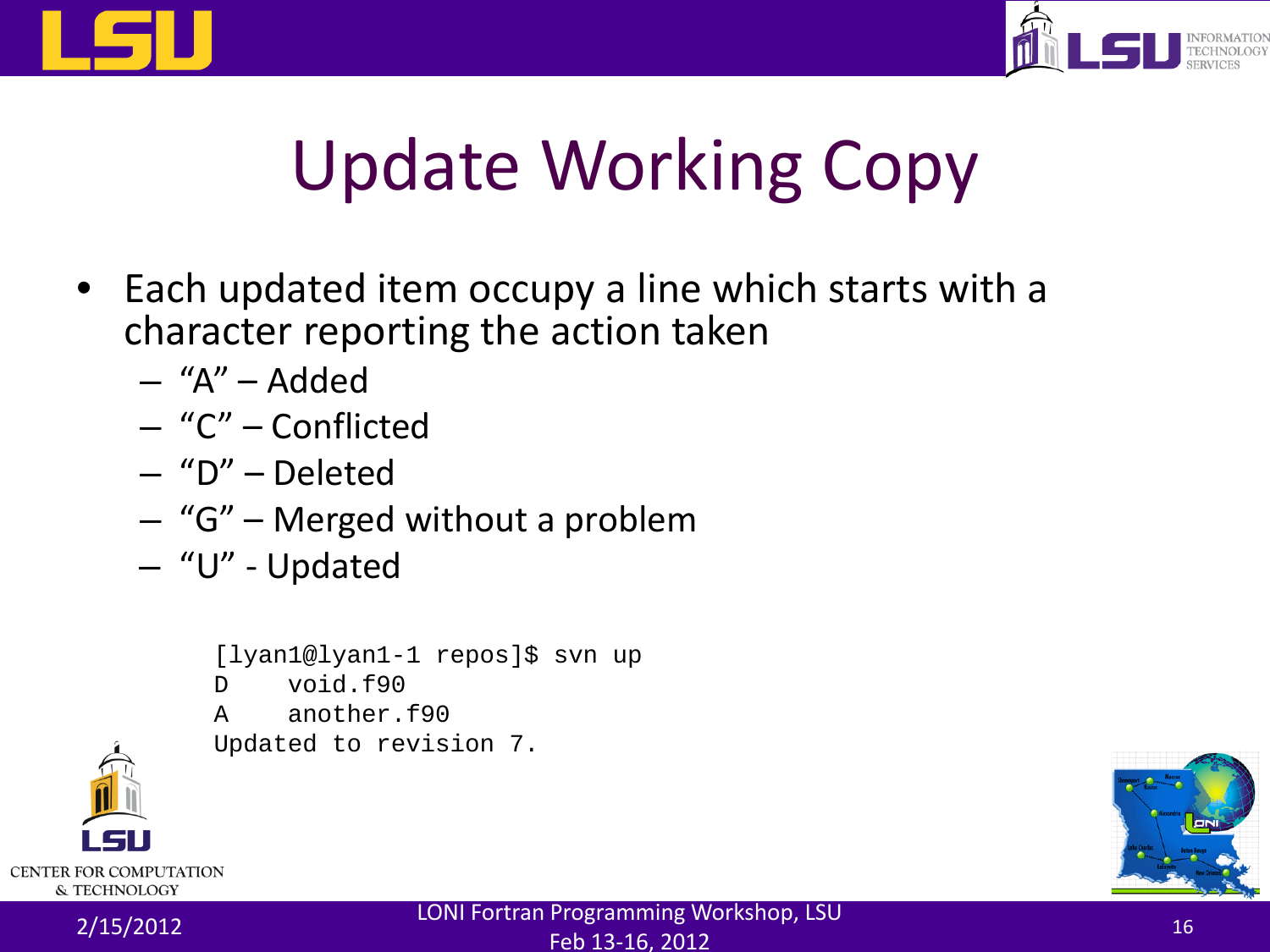



# Making Changes - Add

- svn add <file name>
	- Add files, directories and symbolic links to the repository
	- When a directory is added, everything under it will be added as well, unless the –non-recursive (-N) option is used



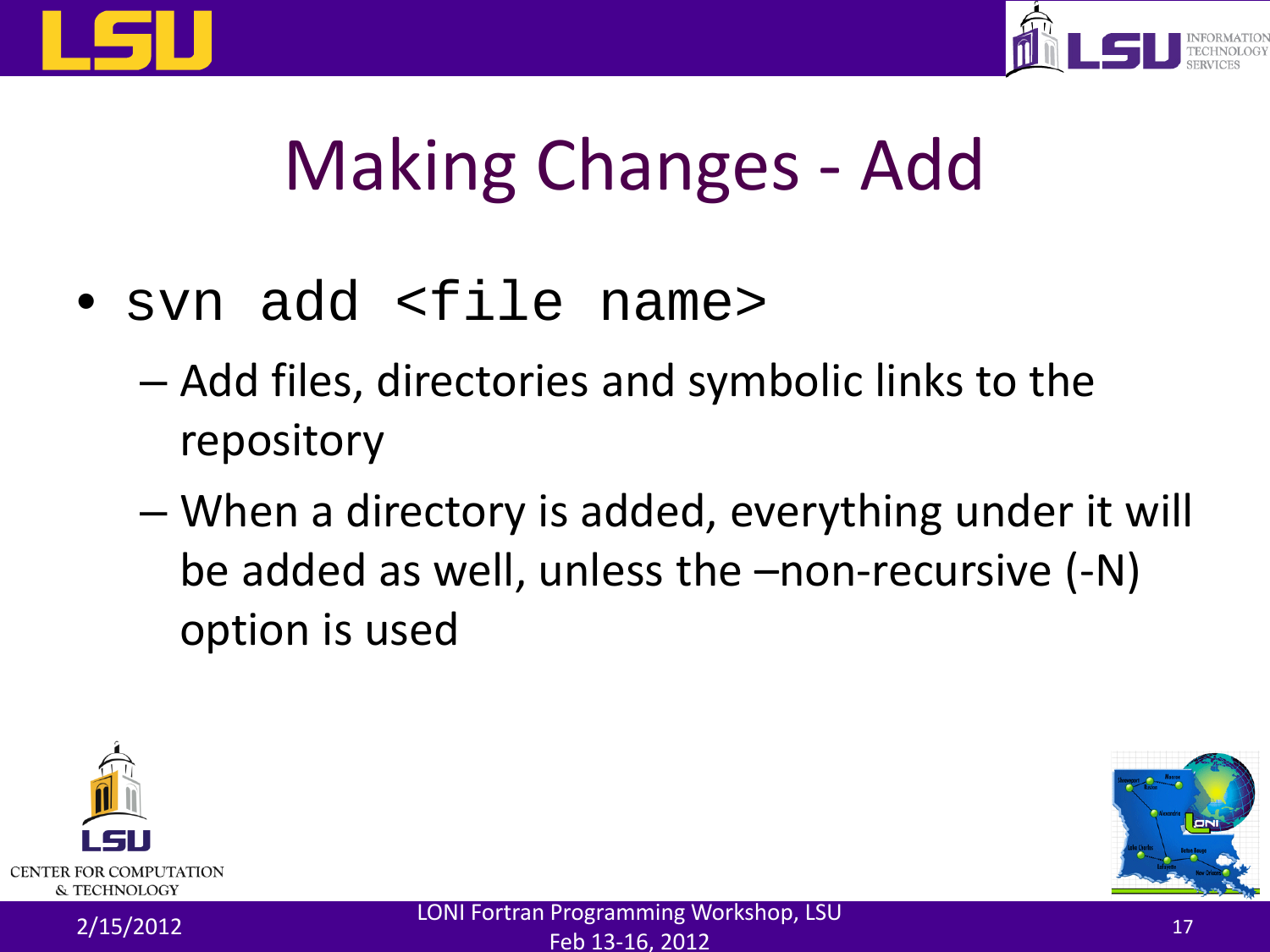



# Making Changes - Delete

- svn delete <file>
	- Delete files, directories and symbolic links from the repository
	- Files and links will be deleted immediately
	- Directories will be deleted when committing the change



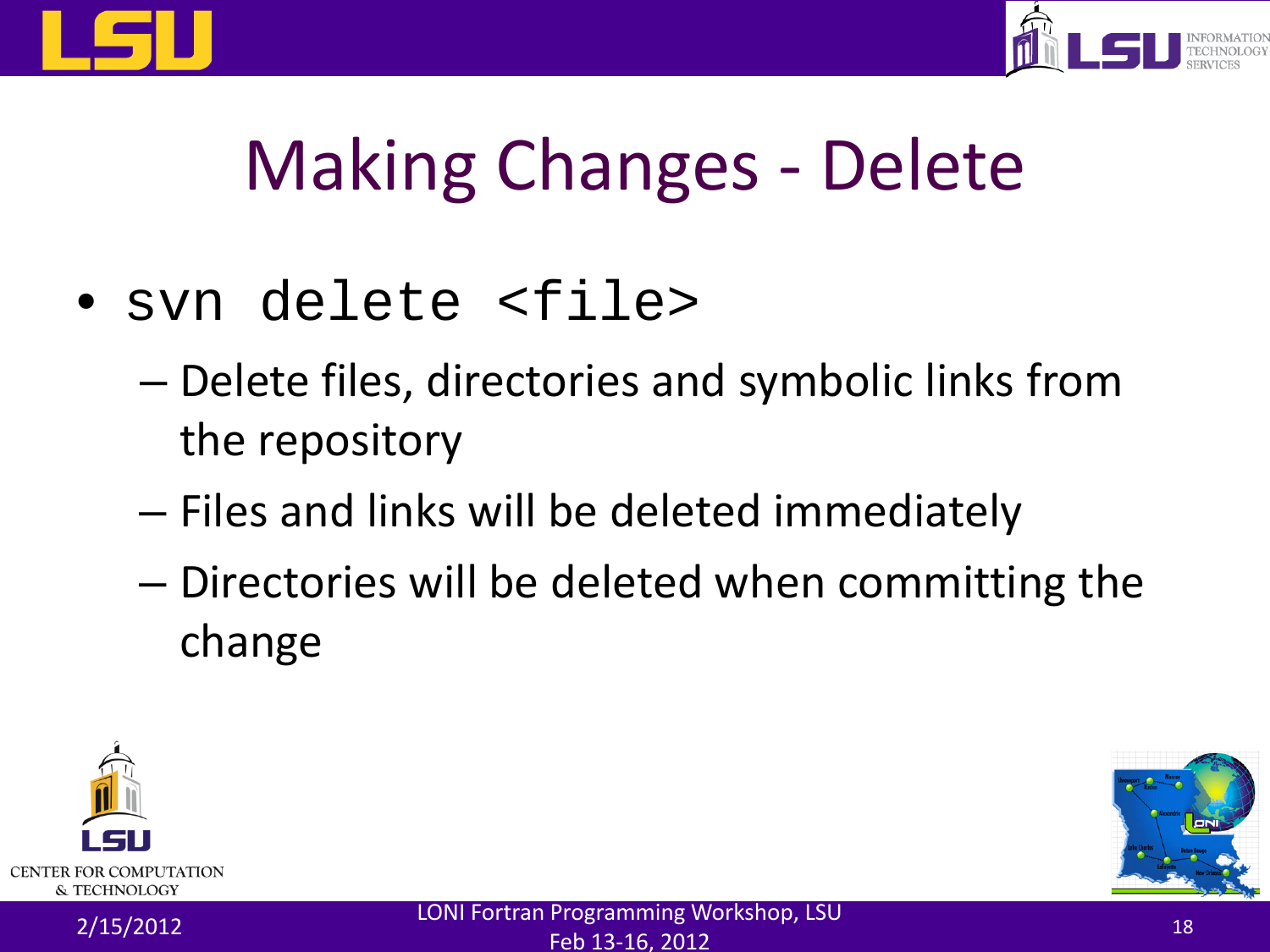



#### Making Changes – Other Commands

- svn copy <file1> <file2>
	- Create a new item as a copy of something else and schedule it for addition
- svn move <file1> <file2>

– equivalent to "svn copy foo bar; svn delete foo"

- svn mkdir foo
	- equivalent to "mkdir foo; svn add foo"



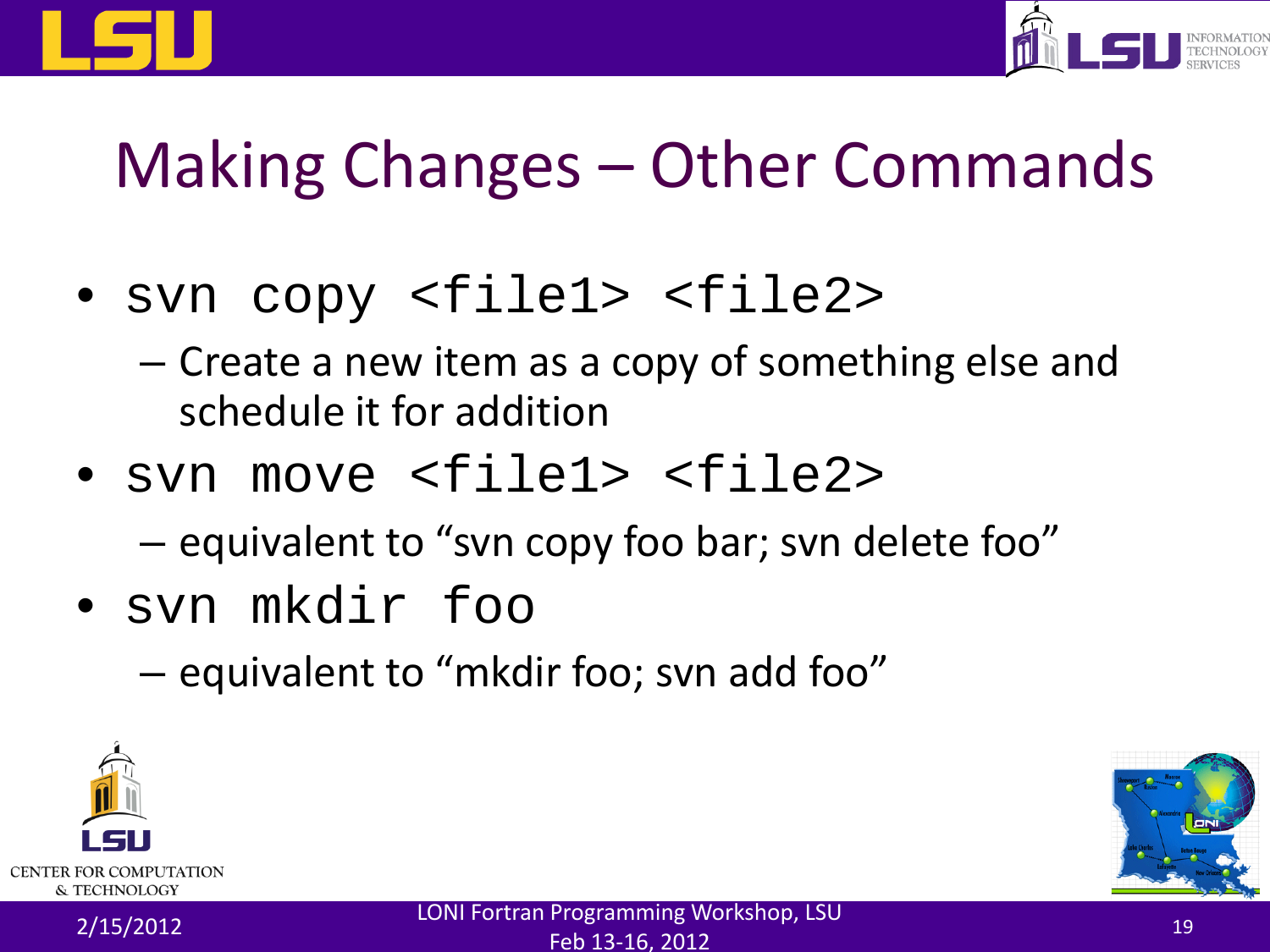



# Committing Changes

- svn commit –m "<log message>"
	- Sends all changes to the repository
	- Need to provide a log message with the –m option

```
[lyan1@lyan1-1 repos]$ svn delete pi.f90
D pi.f90
[lyan1@lyan1-1 repos]$ touch void.f90
[lyan1@lyan1-1 repos]$ svn add void.f90
A void.f90
[lyan1@lyan1-1 repos]$ svn ci -m "deleted pi.f90 and added 
void.f90"<br>Deleting
           pi.f90
Adding void.f90
Transmitting file data .
Committed revision 4.
```


**CENTER FOR COMPUTATION**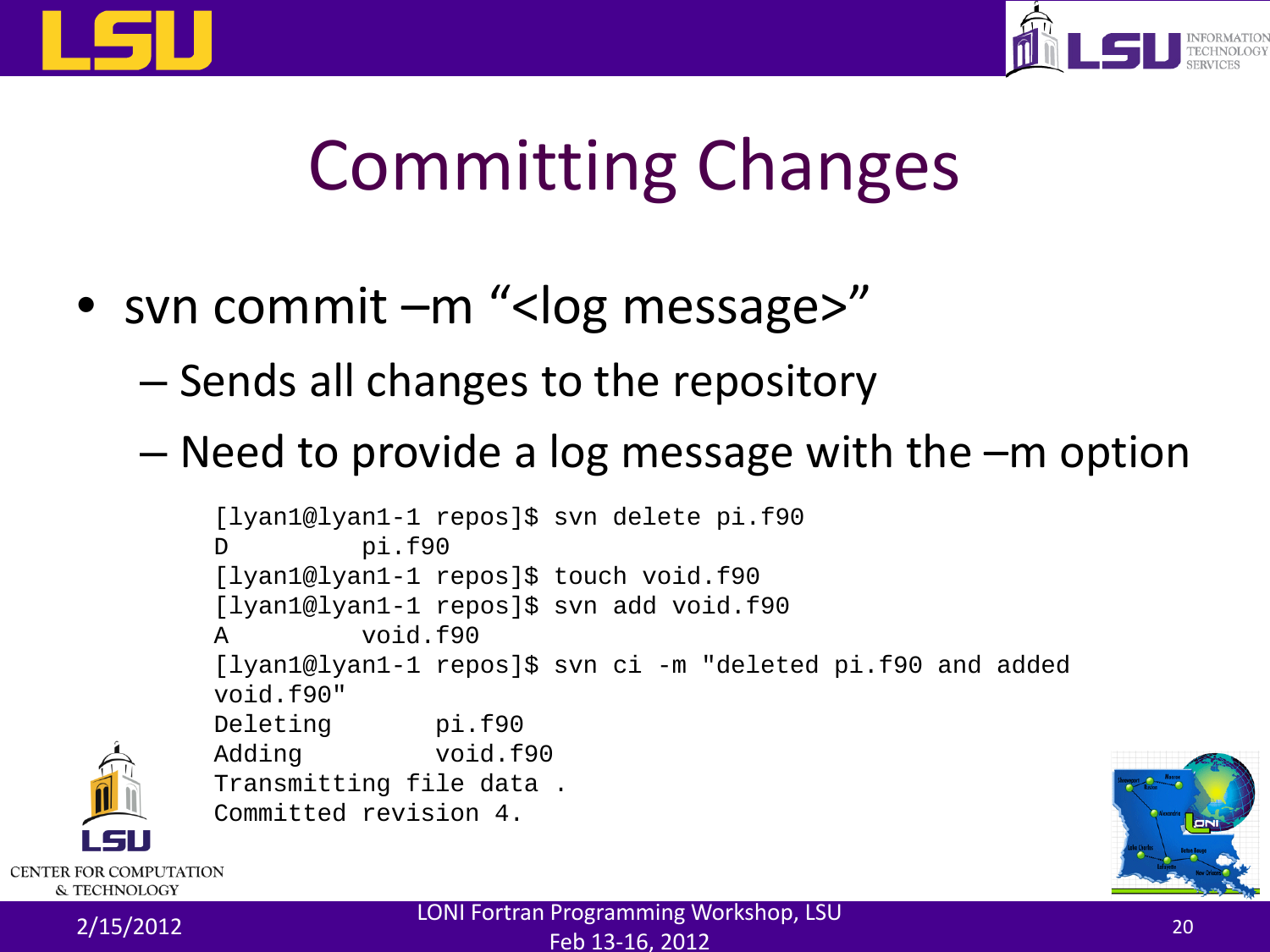



#### Examine Changes - Status

- syn status: examine the status of working copy files and directories
	- -u: add working revision and server out-of-date information
		- "\*" newer copy on the server
	- -v: display full revision information on every item
		- "?" not under version control
		- "!" item missing (removed by non-svn commands)

```
[lyan1@lyan1-1 repos]$ svn status -u -v
        ? another_precis.f90
                   7 1 lyan1 precis.f90
        M 7 1 lyan1 laplace_solver.f90
                   ! 7 1 lyan1 save.f90
              * 7 7 lyan1 another.f90
                         7 lyan1
        Status against revision: 9
CENTER FOR COMPUTATION
  & TECHNOLOGY
```
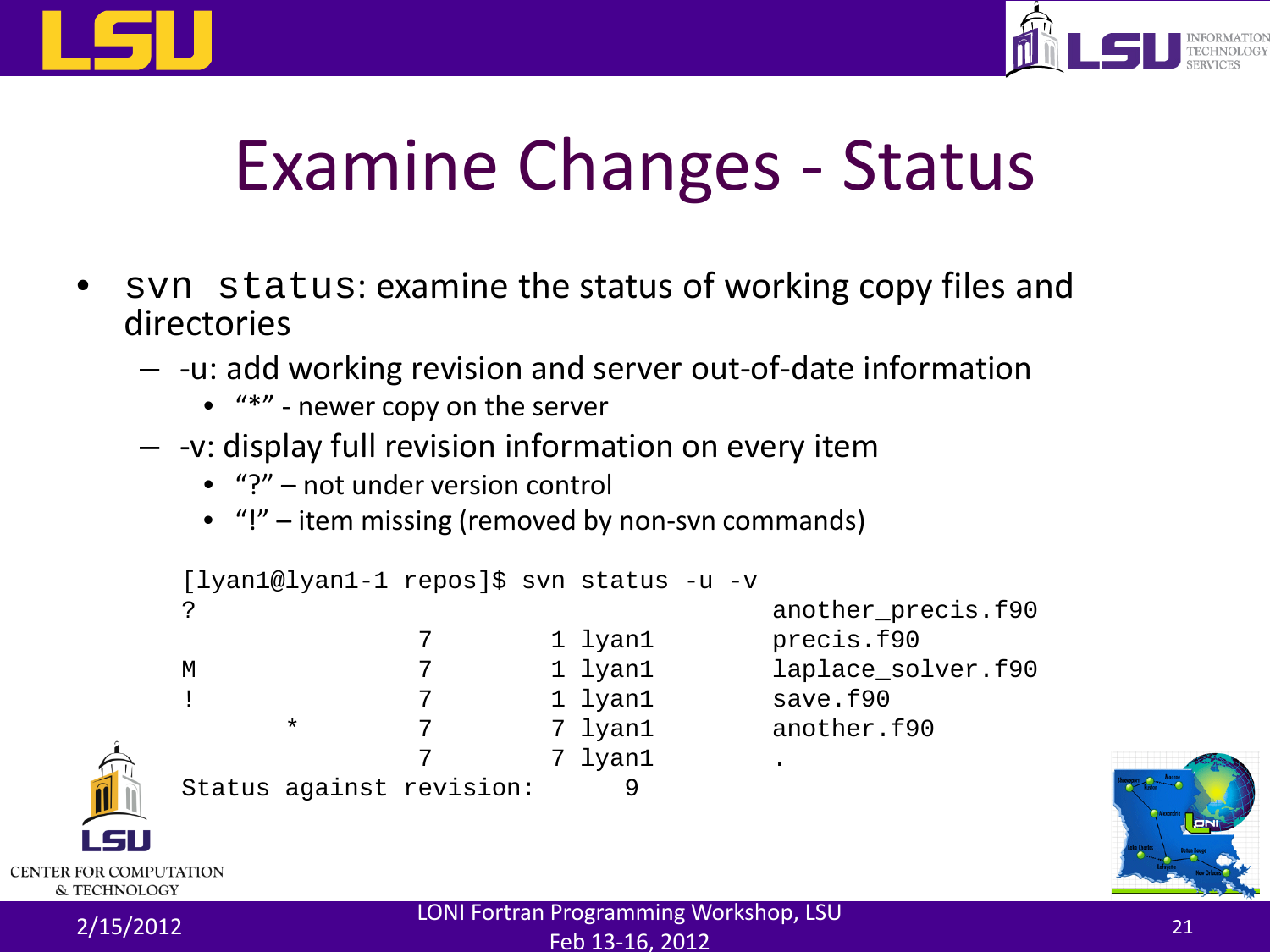



#### Examine Changes - Diff

#### • svn diff – examine changes in detail

```
[lyan1@lyan1-1 repos]$ svn diff -r 1:4
               Index: pi.f90
               ===================================================================
               --- pi.f90 (revision 1)
               +++ pi.f90 (revision 4)
               @@ -1,12 +0,0 @@
               -program main
               - real*8 pi8
               - real*4 pi4
               - pi8 = 3.14159265358979323846264338327950288d+0
               -pi4 = pi8- print *, 'PI4: ', pi4
               - print *, 'PI8: ', pi8
               - print 100, pi4
               - print 110, pi8
               -100 format( e50.40 )
               -110 format( d50.40 )
               -end program main
               Index: void.f90
EFTER FOR COMPUTATION
```




& TECHNOLOGY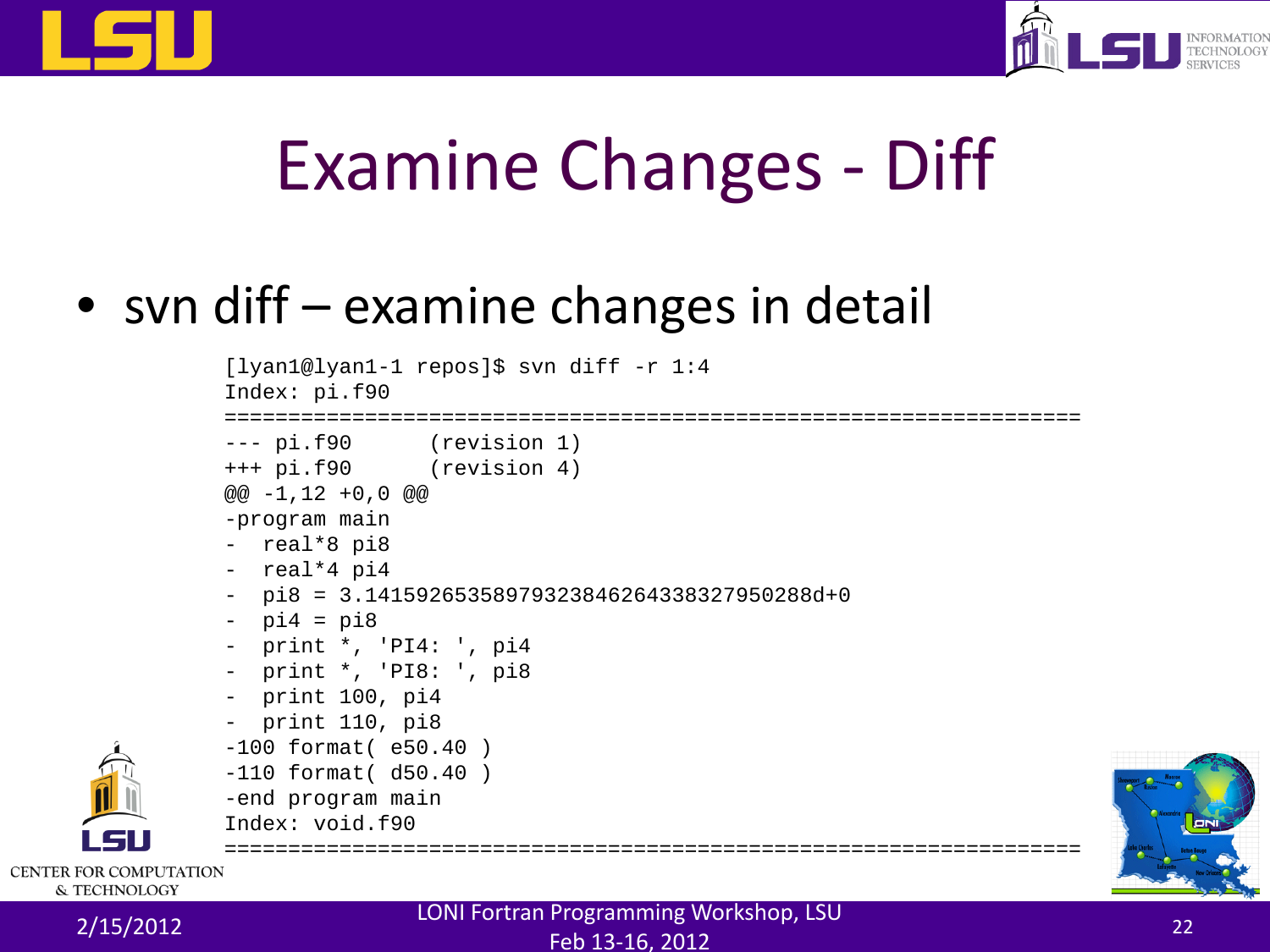



# Undo Local Changes

- svn revert <item>
	- equivalent to deleting the item from the working copy and running svn update
	- Does not have to communicate with the repository to restore a file
	- Cannot restore removed directories



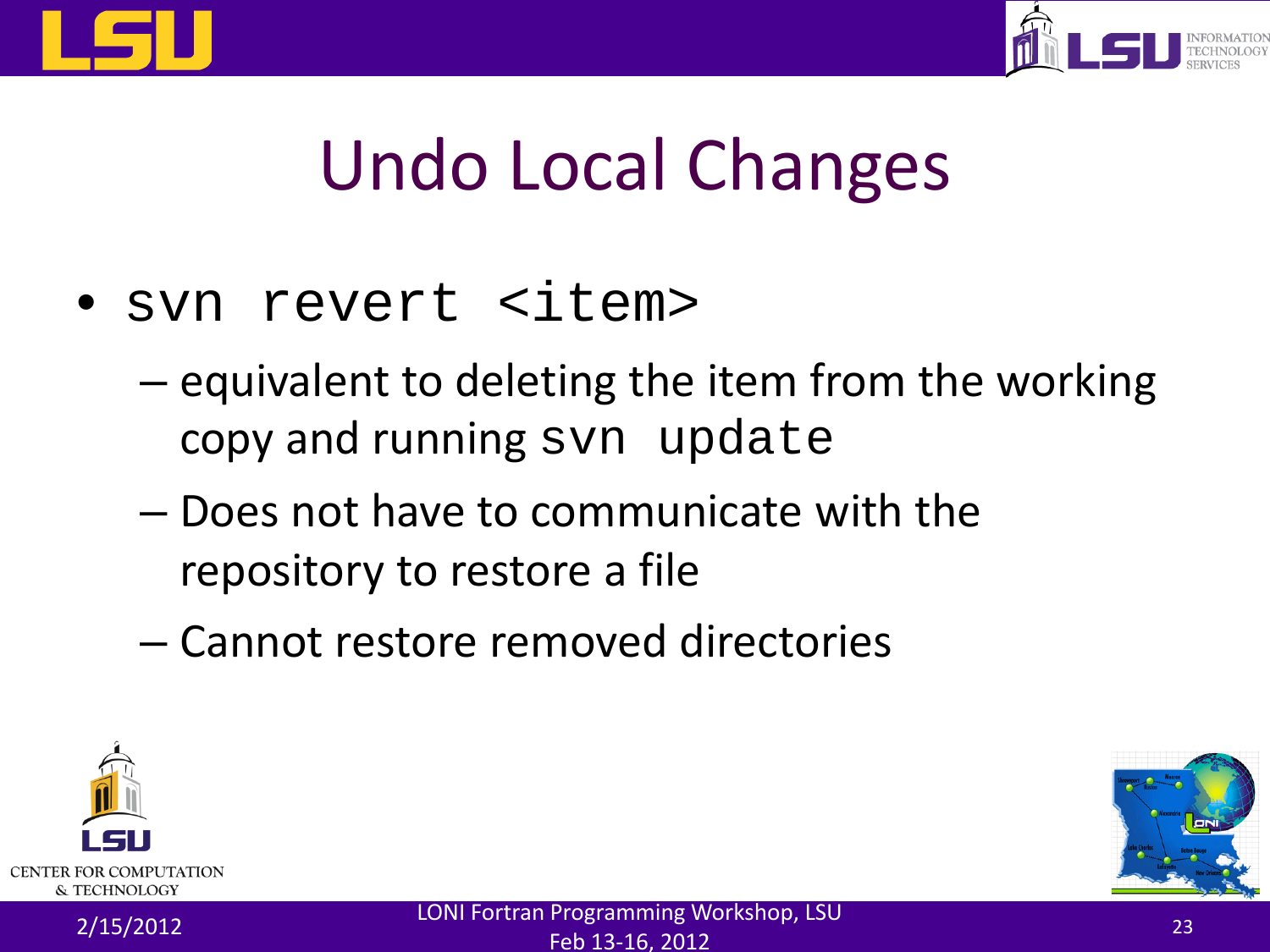



# Resolve Conflicts (1)

- When updating
	- U and G are fine
	- C means changes from the server overlapped local changes, and decision has to be made
- For every conflicted file, the original file will be marked for conflicts
	- three un-versioned files will also be in the working copy
		- File.mine: the file as it is in the local working copy
		- File rOLDREV: the file that was checked out before the latest edits
		- File.rNEWREV: the file received from the server
		- Not commit can be made until those three files are gone



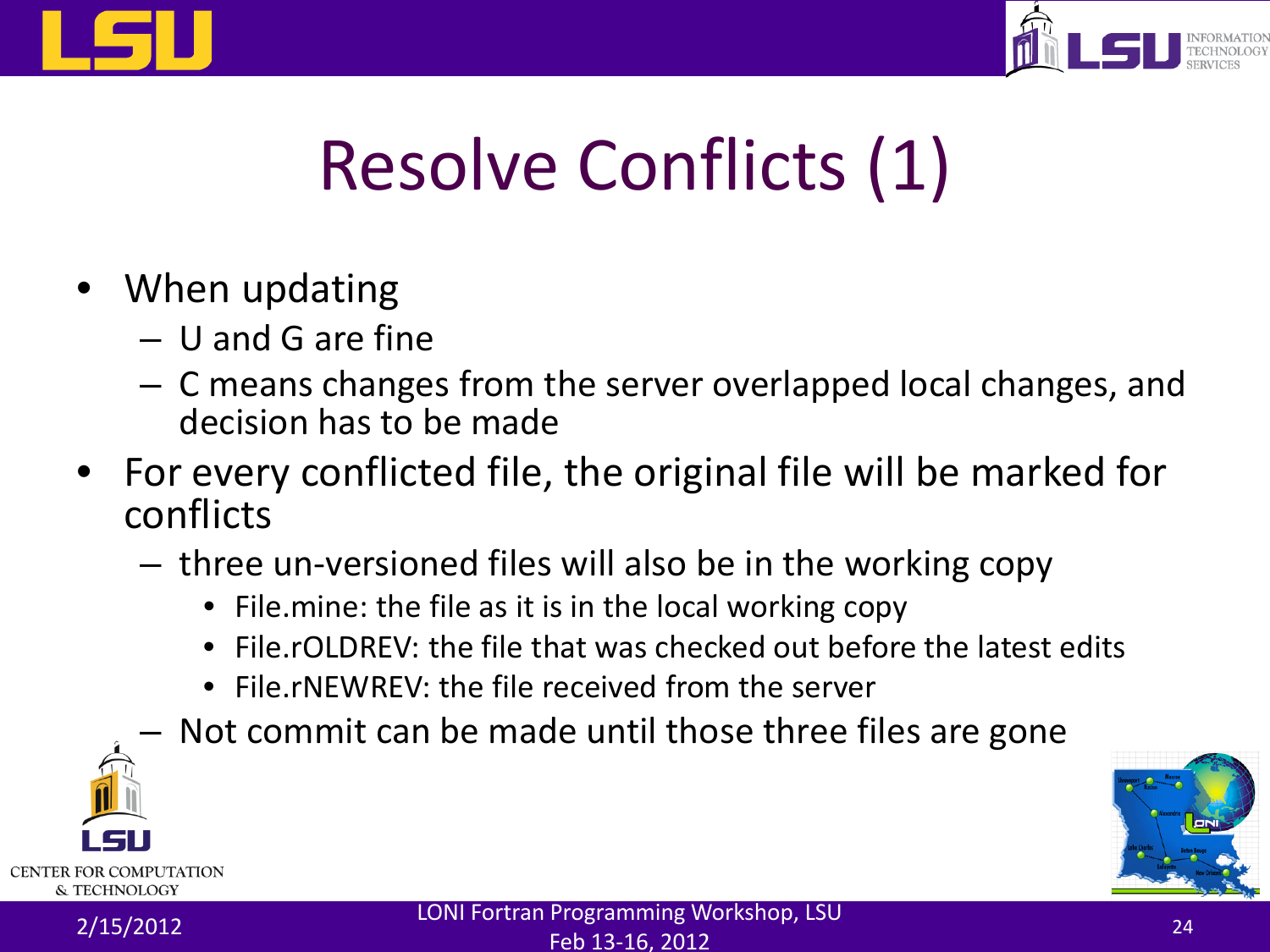



# Resolving Conflicts (2)

- To resolve the conflicts, one has to
	- Merge the conflicted text "by hand"
	- Copy one of the temporary files on top of the working file
	- Run svn revert <file> to discard all local changes
- Need to run svn resolved after resolving the conflict
	- svn revert will automatically resolve the conflict



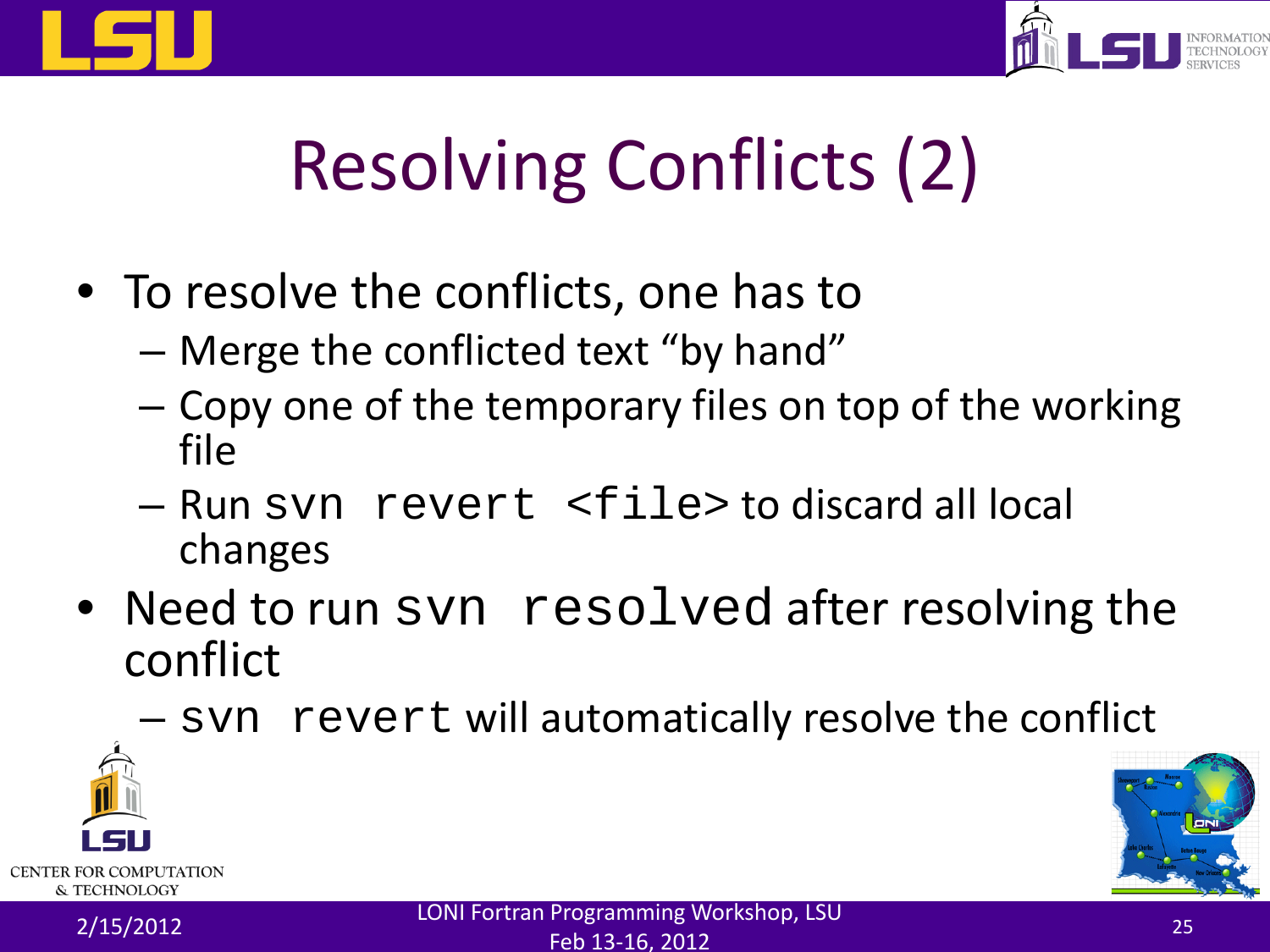



# Resolving Conflicts (3)

```
[lyan1@lyan1-1 repos]$ svn ci -m "Edited void.f90"
                Sending void.f90
                svn: Commit failed (details follow):
                svn: Out of date: 'void.f90' in transaction '5-1'
                [lyan1@lyan1-1 repos]$ svn up
                C void.f90
                Updated to revision 5.
                [lyan1@lyan1-1 repos]$ svn diff
                Index: void.f90
                ===================================================================
                --- void.f90 (revision 5)
                +++ void.f90 (working copy)
                @@ -1.2 +1.7 @@+<<<<<<< .mine
                +program bar
                +end program
                + = = = = = = =program foo
                 end program
                +>>>>>>> .r5
                [lyan1@lyan1-1 repos]$ ls void.f90*
CENTER FOR COMPUTATION
                void.f90 void.f90.mine void.f90.r4 void.f90.r5
```
& TECHNOLOGY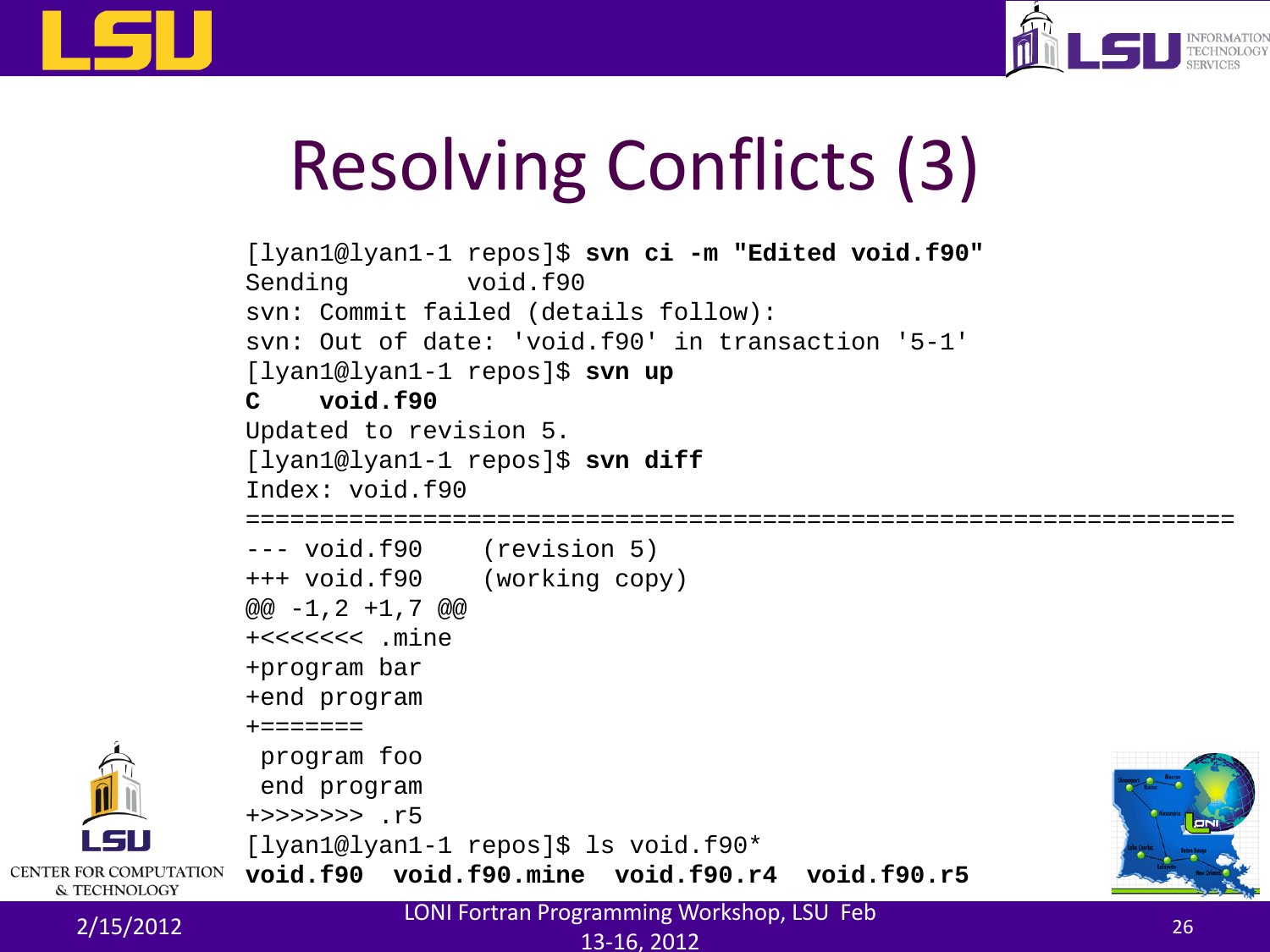



# Examining History

- Explore the history of revisions as well as the metadata
- svn log
	- Shows log messages with date and author information
- svn diff
	- Shows line-level details of a particular change
- svn cat
	- Displays any file as it exist in a particular revision
- svn list
	- Displays the files in a directory for any give revision



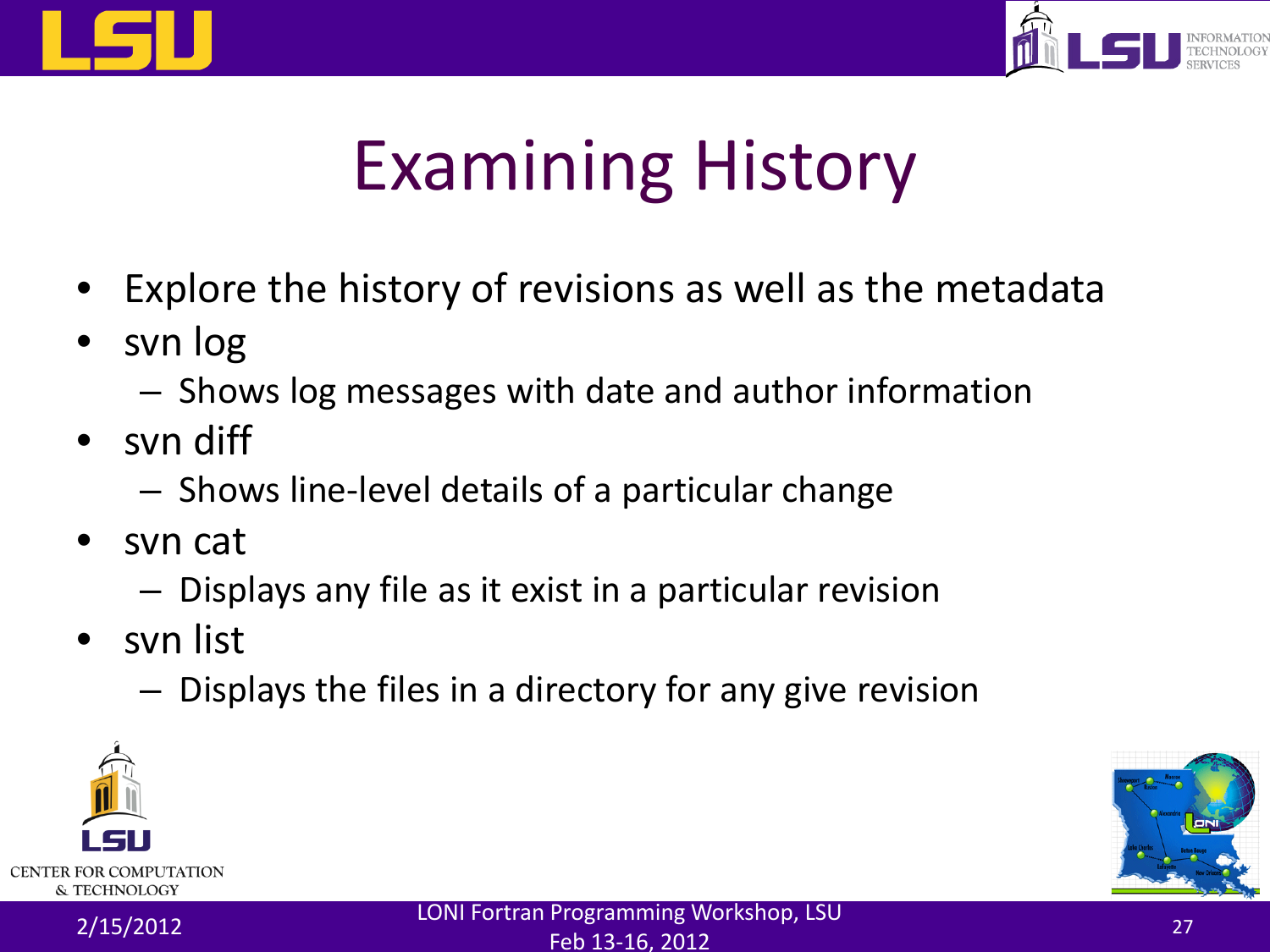



#### Branches

- Branches are parallel to the original line of development
	- Feature-based, release-based etc.
- Create a branch using syn copy



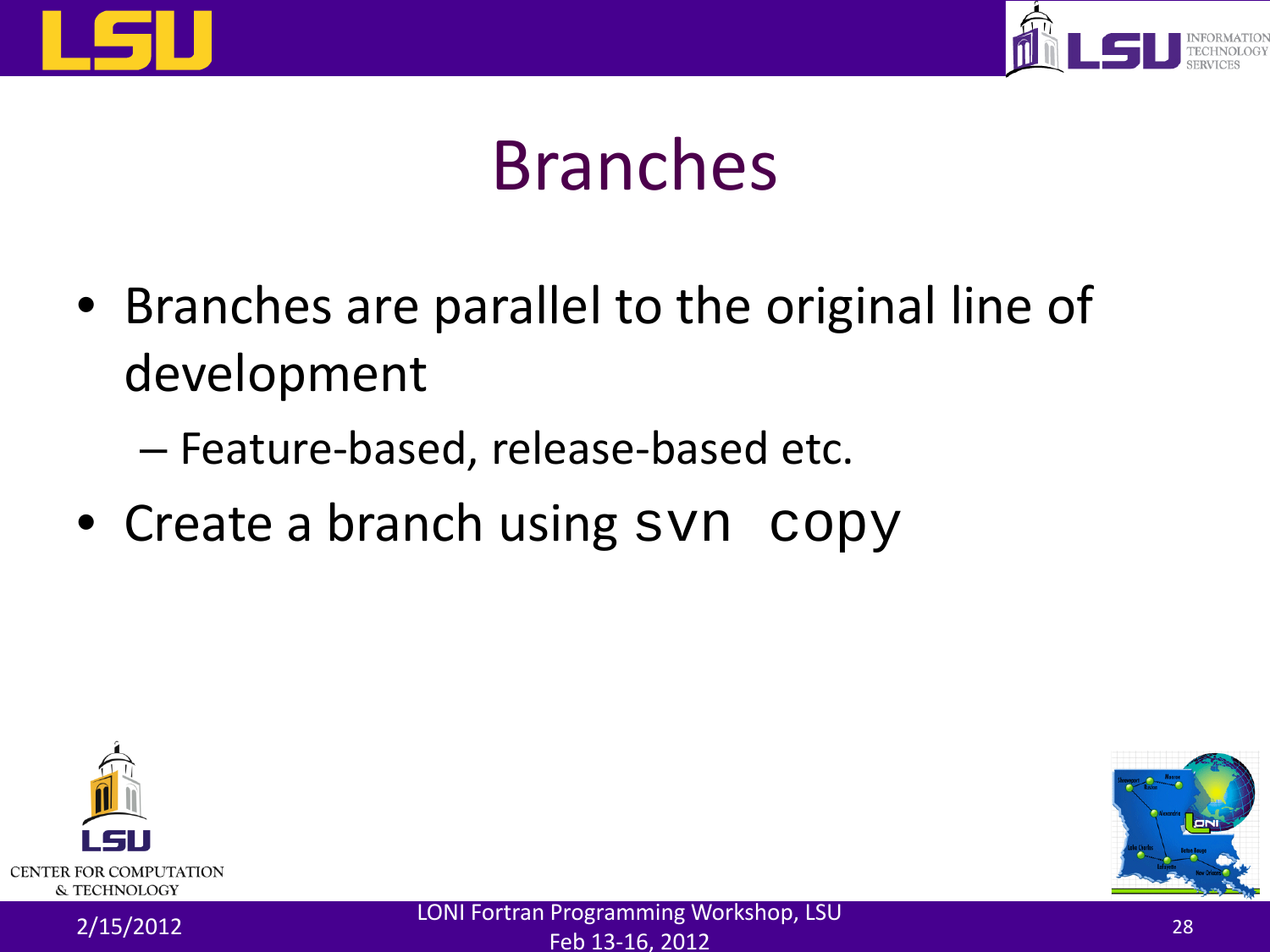



# Creating a Tag

- A tag is a snapshot of a project
	- Will not be changed, used to mark a milestone in the development, e.g. release
- Tags are created by using syn copy